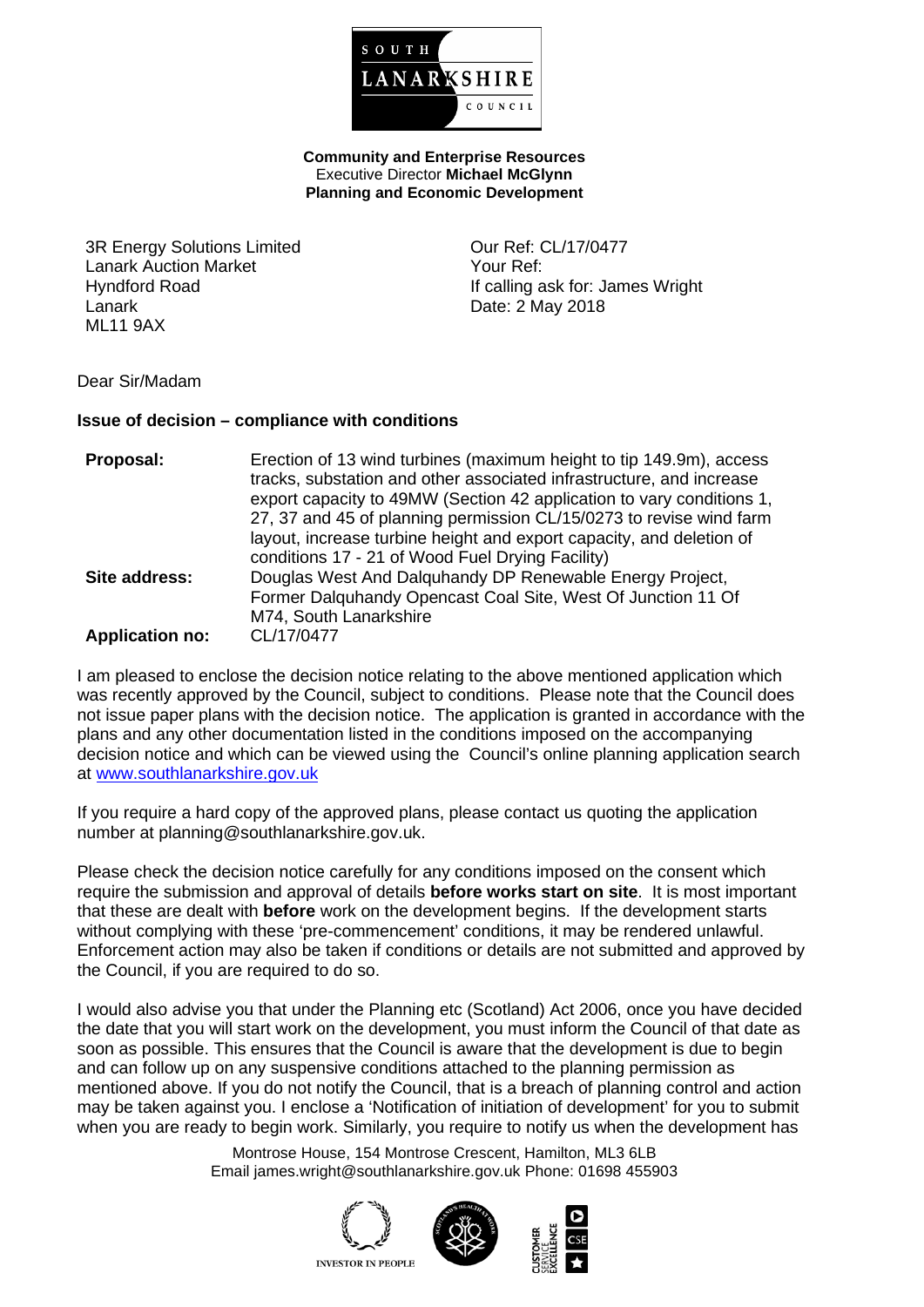been completed and a 'Notification of completion of development' is also attached for this purpose.

If you have any queries regarding the conditions which have been imposed, or the procedures associated with the notification of initiation of development or completion of development notices, then please contact the officer named above.

The Planning Service is undertaking a Customer Satisfaction Survey in order to obtain feedback about how we can best improve our Service to reflect the needs of our customers. The link to the survey can be found here:

If you were the applicant: **<http://tinyurl.com/nrtgmy6>**

If you were the agent: **<http://tinyurl.com/od26p6g>**

We would be grateful if you would take a few minutes to answer the questions in the survey based on your experience of dealing with the Planning Service in the past 12 months. We value your opinion and your comments will help us to enhance areas where we are performing well, but will also show us where there are areas of the service that need to be improved.

I do hope you can take part in this Customer Survey and look forward to receiving your comments in the near future. If you prefer to complete a paper version of the survey, please contact us by telephone on 0303 123 1015 quoting the application number. We will send you a copy of the survey and a pre-paid envelope to return it.

Yours faithfully

## **Head of Planning and Economic Development**

Enc: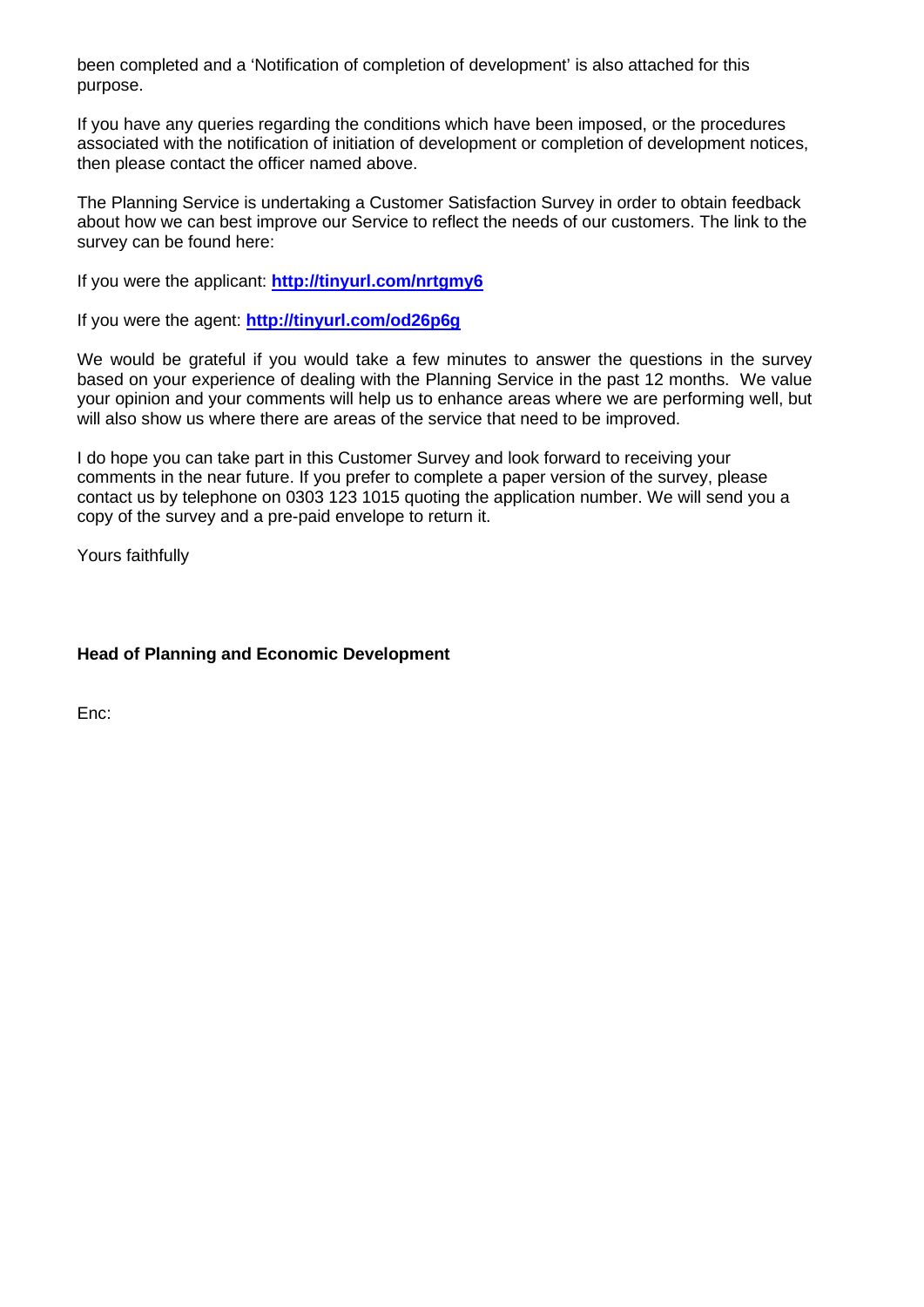

**Application no. CL/17/0477**

# **Town and Country Planning (Scotland) Act 1997 as amended by the Planning etc (Scotland) Act 2006**

- To : **Douglas West Wind Farm**  Ltd<br>**C/O Agent**
- Per : **3R Energy Solutions Limited Lanark Auction Market Hyndford Road Lanark ML11 9AX**

With reference to your application received 27.10.2017 for an application under the above mentioned Act:

## **Description of proposed development:**

Erection of 13 wind turbines (maximum height to tip 149.9m), access tracks, substation and other associated infrastructure, and increase export capacity to 49MW (Section 42 application to vary conditions 1, 27, 37 and 45 of planning permission CL/15/0273 to revise wind farm layout, increase turbine height and export capacity, and deletion of conditions 17 - 21 of Wood Fuel Drying Facility)

## **Site location:**

Douglas West And Dalquhandy DP Renewable Energy Project Former Dalquhandy Opencast Coal Site West Of Junction 11 Of M74 South Lanarkshire

South Lanarkshire Council in exercise of their powers under the above mentioned Act hereby:

## **GRANT PLANNING PERMISSION**

for the above development in accordance with the plan(s) specified in this decision notice and the particulars given in the application, subject to the condition(s) listed overleaf in the paper apart. The condition(s) are imposed by the Council for the reasons detailed.

Date: 2nd May 2018

## **Head of Planning and Economic Development**

This permission does not grant any consent for the development that may be required under other Legislation, e.g. Planning Permission, Building Warrant or Roads Construction Consent.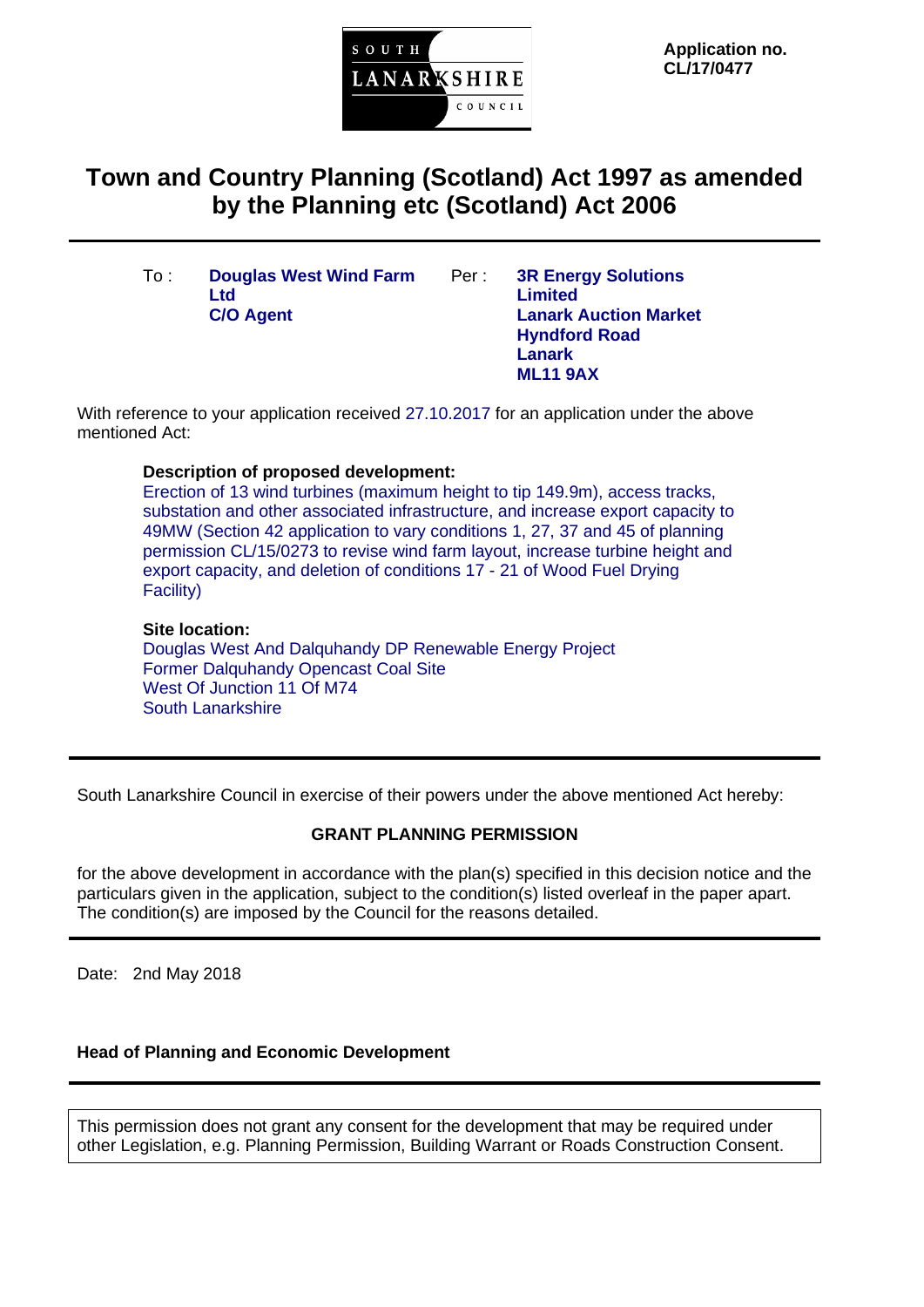**South Lanarkshire Council Community and Enterprise Resources Planning and Economic Development**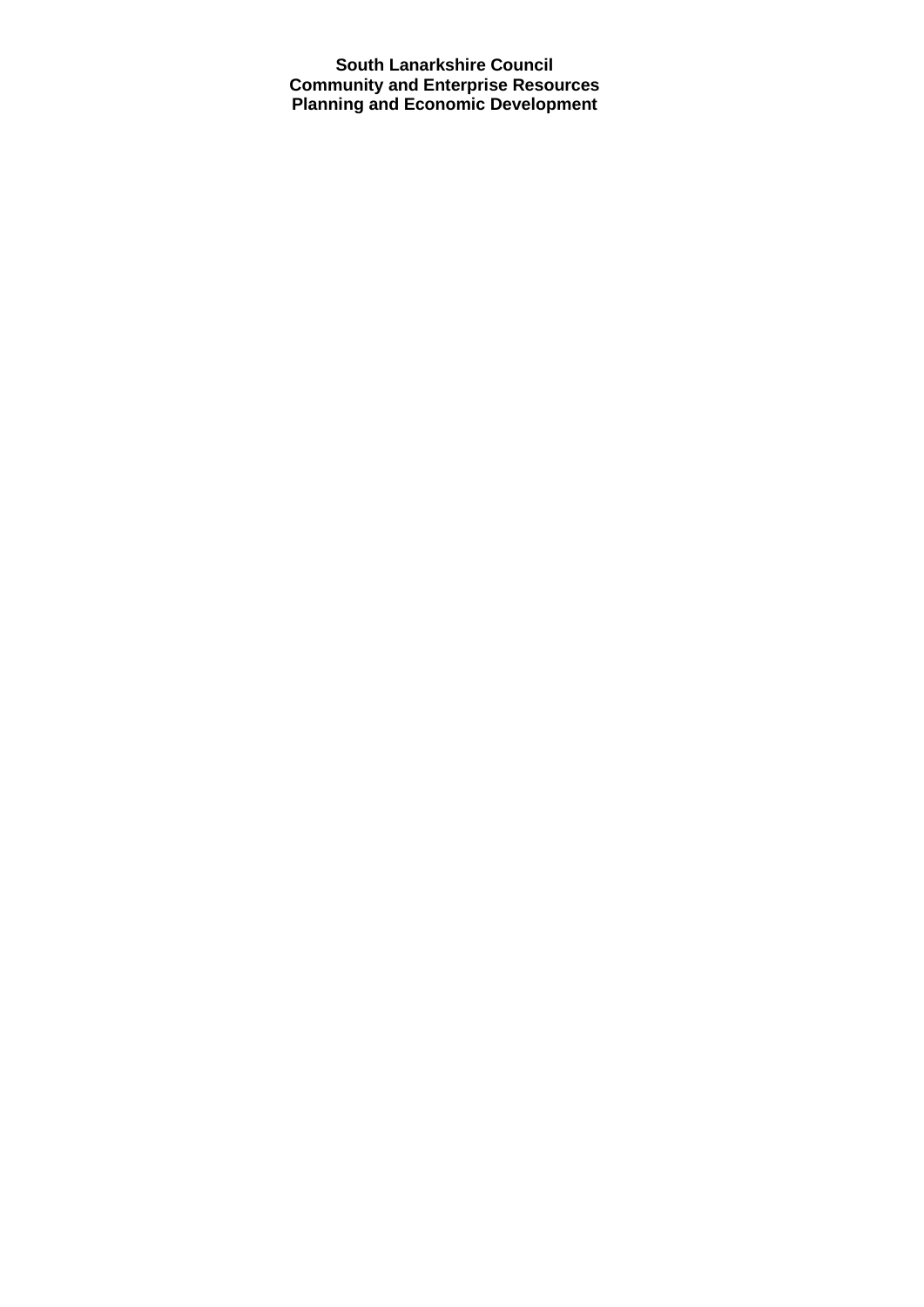## **South Lanarkshire Council**

#### **Grant planning application**

#### **Paper apart - Application number: CL/17/0477**

#### **Conditions and reasons**

01. That the development is carried out strictly in accordance with the terms of the application, the plans hereby approved and the accompanying Environmental Statement dated October 2017, including all mitigation and monitoring measures stated in it, subject to any requirements set out in these conditions. Any proposed deviation from the detail provided within these documents, must be submitted to and approved in writing by the Council as Planning Authority before the works described therein are undertaken.

Reason: For the avoidance of doubt and to specify the documents upon which the decision was made.

02. Construction Noise (BS 5228)

The applicant shall ensure that all works carried out on site must be carried out in accordance with the current BS5228, 'Noise control on construction and open sites'. The applicant shall further ensure that audible construction activities shall be limited to, Monday to Friday 7.00am to 7.00pm, Saturday 7.00am to 1.00pm and Sunday - No audible activity with no audible activity taking place on Sunday, local and national bank holiday - without prior written approval of the Planning Authority.

Under exceptional conditions the above time restrictions may be further varied subject to written agreement with the Council as Planning Authority.

Reason: In order to retain effective planning control and to safeguard the noise amenity of local residents.

03. Prior to commencement of development works the developer shall submit a detailed Traffic Management Plan (TMP) for the written approval of the Council as Roads Authority, and thereafter adhere to and implement the TMP within the timescales set out. The TMP shall be produced in consultation with Roads & Transportation Services, Police Scotland and the Council's Access Officer and include a programme indicating phasing of construction of the project. Proposals shall include signage at conflicts with the Council's Core Path and Wider Network and arrangements for maintenance of such signage. The developer shall also submit a Travel Plan as part of their TMP, to encourage less reliance on individual private car trips to the site for those personnel involved in construction activities on a routine basis and also for those attending through the course of site inspections and site meetings. No works shall commence on site until such times as the TMP has been approved in writing by the Council as Roads Authority.

Reason: In the interest of road safety and in order to retain effective planning control.

04. The developer shall notify the Council in writing, as soon as reasonably practical, of any changes in construction and decommissioning related activities where these will have an impact on the approved TMP. The developer will consult with the Council and Police Scotland to agree in writing any changes to the TMP, and thereafter adhere to and implement the agreed changes within the timescale set out.

Reason: In the interest of road safety and in order to retain effective planning control.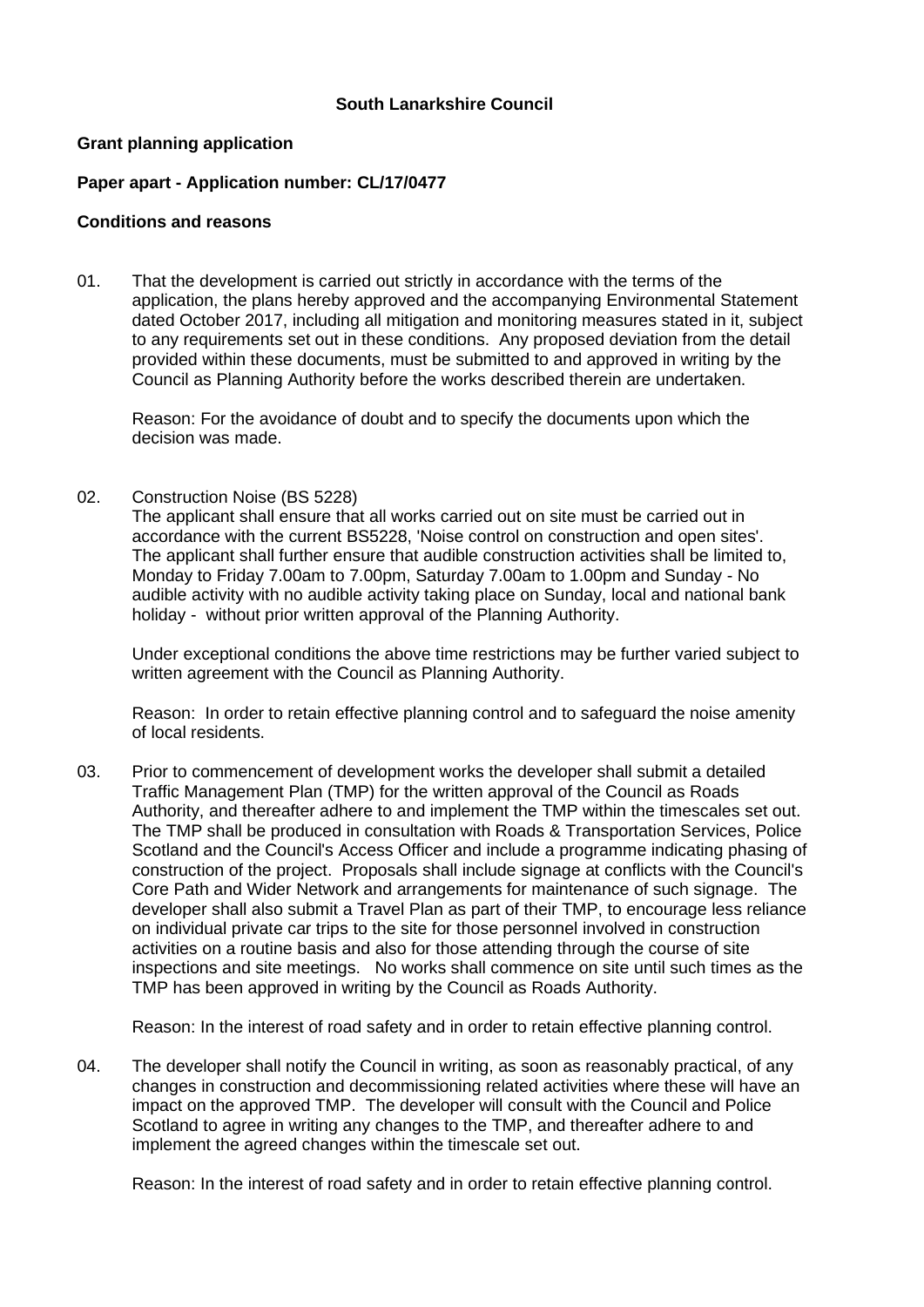05. The developer shall undertake all work associated with the approved planning consent and any subsequent amendments in accordance with the approved TMP. All specialist wind turbine components shall be delivered to site in accordance with the approved TMP and Abnormal Load Route Assessment. The developer shall notify the Planning Authority in writing should they propose to remove any excess material from site. Any such notification shall include details of proposed traffic routes and phasing of such operations all for the approval of the Council as Roads Authority.

Reason: In the interest of road safety and in order to retain effective planning control.

06. That prior to commencement of construction works a full Safety Audit for all infrastructure to be constructed and adopted, or altered, on the public road, undertaken in accordance with the Institute of Highways and Transportation Guidelines, shall be submitted to and approved by the Planning Authority in consultation with the Roads Authority.

Reason: In the interest of road safety.

07. At least 2 months prior to commencement on site a Construction Environmental Management Plan (CEMP) and Construction Method Statement (CMS) including Surface Water Monitoring Plan shall be submitted to and approved by the Planning Authority in consultation with SEPA and SNH. The CEMP shall incorporate "good practice" methods from the Scottish UK wind farm industry to ensure that environmental impacts are reduced and incorporate all the mitigation measures identified in the Environmental Statement October 2017 supporting the application. Thereafter, all the measures described in the approved CEMP shall be implemented within the timescales set out. The method statement shall include the following:

a) A plan of the construction operations at an appropriate scale;

b) A plan to an appropriate scale showing the location of any contractor's site compound and laydown areas required temporarily in connection with the construction of the development.

c) Method of defining track route and location (track corridors should be pegged out 500 - 1000m in advance of operations);

d) Track design approach

be provided on this drawing.

e) Maps of tracks indicating double and single tracks and position of passing places.

f) The full extent of anticipated track 'footprint(s)' including extent of supporting 'geogrid' below roadstone and cabling at the edges of the track

g) Track construction: Floating track construction over peat >1m deep and gradients of 1:10 or less. Track construction for peat <1m deep, or on gradients of >1:10, cross slopes or other ground unsuitable for floating roads.

h) Procedures to be followed when, during track construction, it becomes apparent that the chosen route is more unstable or sensitive than was previously concluded, including ceasing work until a solution is identified, informed with reference to advice from ECoW. i) Details of peat/soil stripping, storage and re-use. All soils stored on site shall be in accordance with BS3882 and SNH and SEPA guidance.

j) Specifying the means by which material to be used for the development is brought on site unless it has certification from a suitably UKAS accredited laboratory to confirm that the material is not contaminated.

k) Compliance with the Council's Sustainable Drainage Systems (SuDs) design criteria guidance and inclusive sign off by the relevant parties carrying out the elements of work associated with the design criteria appendices 1 to 5.

l) A coloured plan showing the sustainable drainage apparatus serving the application site together with the contact name and emergency telephone number of the party responsible for its future maintenance. Details of the future maintenance regime in accordance with the latest Construction Design and Management (CDM) Regulations is to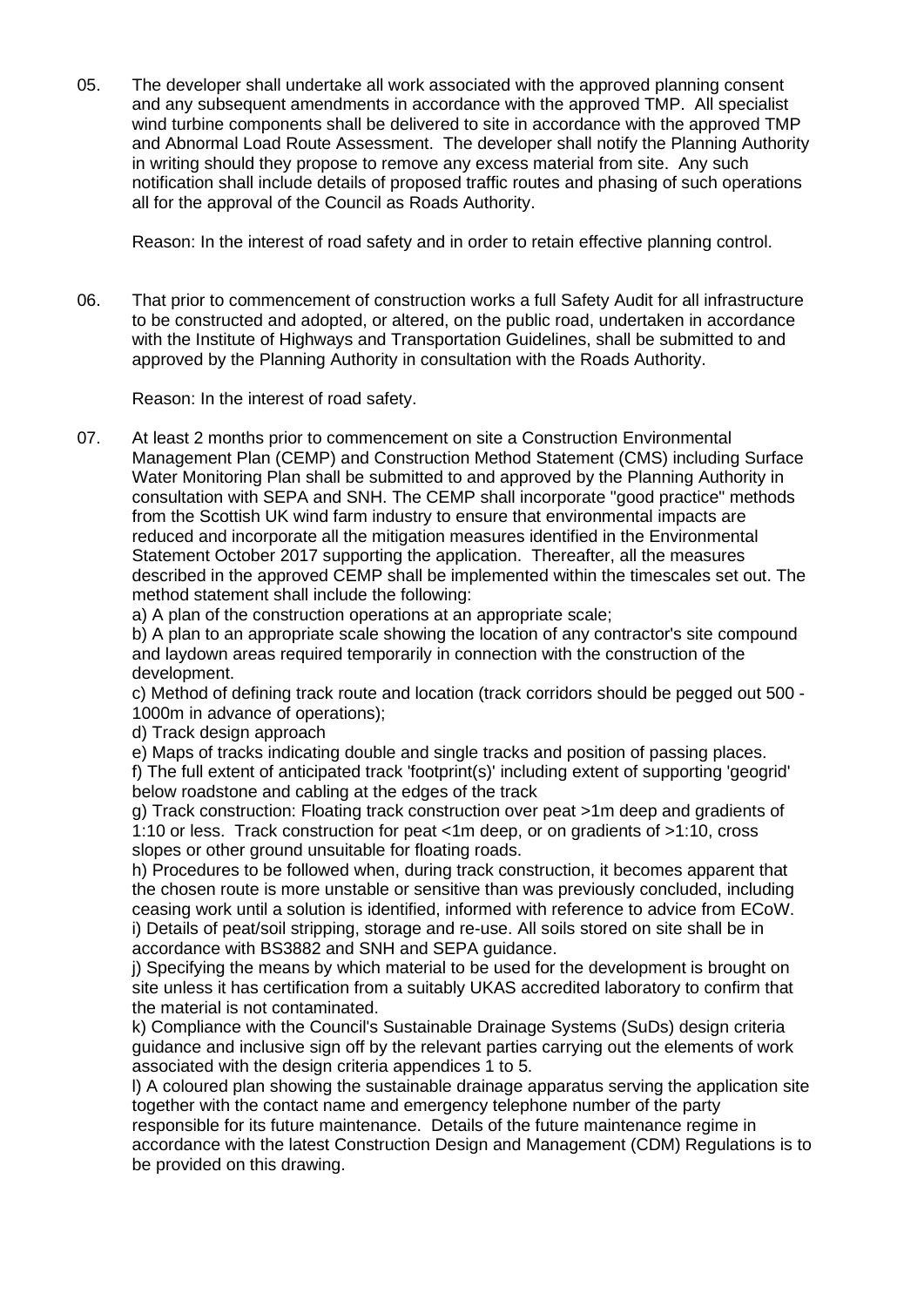m) A description of and measures to mitigate impact on surface water courses, hydrology, and private water supplies.

n) Watercourse crossings should be kept to a minimum to ensure they do not adversely impact on natural flow pathways. These crossings shall be appropriately sized and overland flow routes shall be provided in the event of culvert blockage.

Reason: To ensure compliance with all commitments made in the Environmental Statement and Supplementary Environmental Information and in order to retain effective planning control.

08. Construction Environmental Management Plan (CEMP) continued from condition 7 above: o) Measures to be taken to ensure that the work does not cause mud, silt, or concrete to be washed away either during the construction stage or as a result of subsequent erosion. Where possible construction works shall avoid road construction during periods of high rainfall.

p) Timing and extent of any necessary re-instatement.

q) Details of the site security gate, wheel wash facility and site entrance hard standing for the written approval of the Planning Authority. All work associated with construction of the access gate, access bell mouth (with associated abnormal load over run area) and wheel wash facility, vehicle parking on site for staff, visitors and deliveries to ensure that all vehicles can manoeuvre within the site and exit in forward gear shall be implemented on site prior to commencement of any internal site works. Details for wheel wash facility to maintain the public road network clear of any mineral/soils throughout the construction period.

r) Best practice mitigation for pollution prevention and Forest and Water Guidelines published by the Forestry Commission.

s) Surface Water Monitoring Plan shall be submitted to and approved by the Planning Authority in consultation with SEPA. All works require to be carried out by component qualified professional. The methodology of such monitoring including locations frequency, gathering of information of baseline levels, etc shall be submitted to the Planning Authority for approval prior to the commencement of works on site. Thereafter, the plan shall be implemented within the timescales set out to the satisfaction of the Planning Authority and the results of such monitoring shall be submitted to the Planning Authority on a 6 monthly basis, or on request.

t) A monitoring plan shall be submitted to the planning authority setting out the steps that shall be taken to monitor and mitigate the environmental effects of the development, including the effects on noise and dust, during the construction phase and the operational phase. The methodology of such monitoring including locations, type of monitoring equipment to be used, frequency, gathering of information on background levels, and keeping of records shall be submitted to the Planning Authority for approval prior to the commencement of works on site. Thereafter, the plan shall be implemented to the satisfaction of the Planning Authority and the results of such monitoring shall be submitted to the Planning Authority on request.

Reason: To ensure compliance with all commitments made in the Environmental Statement and Supplementary Environmental Information and in order to retain effective planning control.

09. Prior to commencement of development the developer shall submit a detailed Access Strategy (AS) for the written approval of the Planning Authority, and thereafter adhere to and implement the AS within the timescales set out. The AS shall be produced in consultation with the Council's Countryside & Greenspace Services and a programme of community consultation shall be undertaken on the draft AS. Proposals shall incorporate and identify the Council's Core Path and Wider Network and provide signage where the network identifies links. No works related to the AS shall commence on site until such times as the AS has been approved in writing by the Planning Authority.

Reason: In the interests of amenity and in order to retain effective planning control.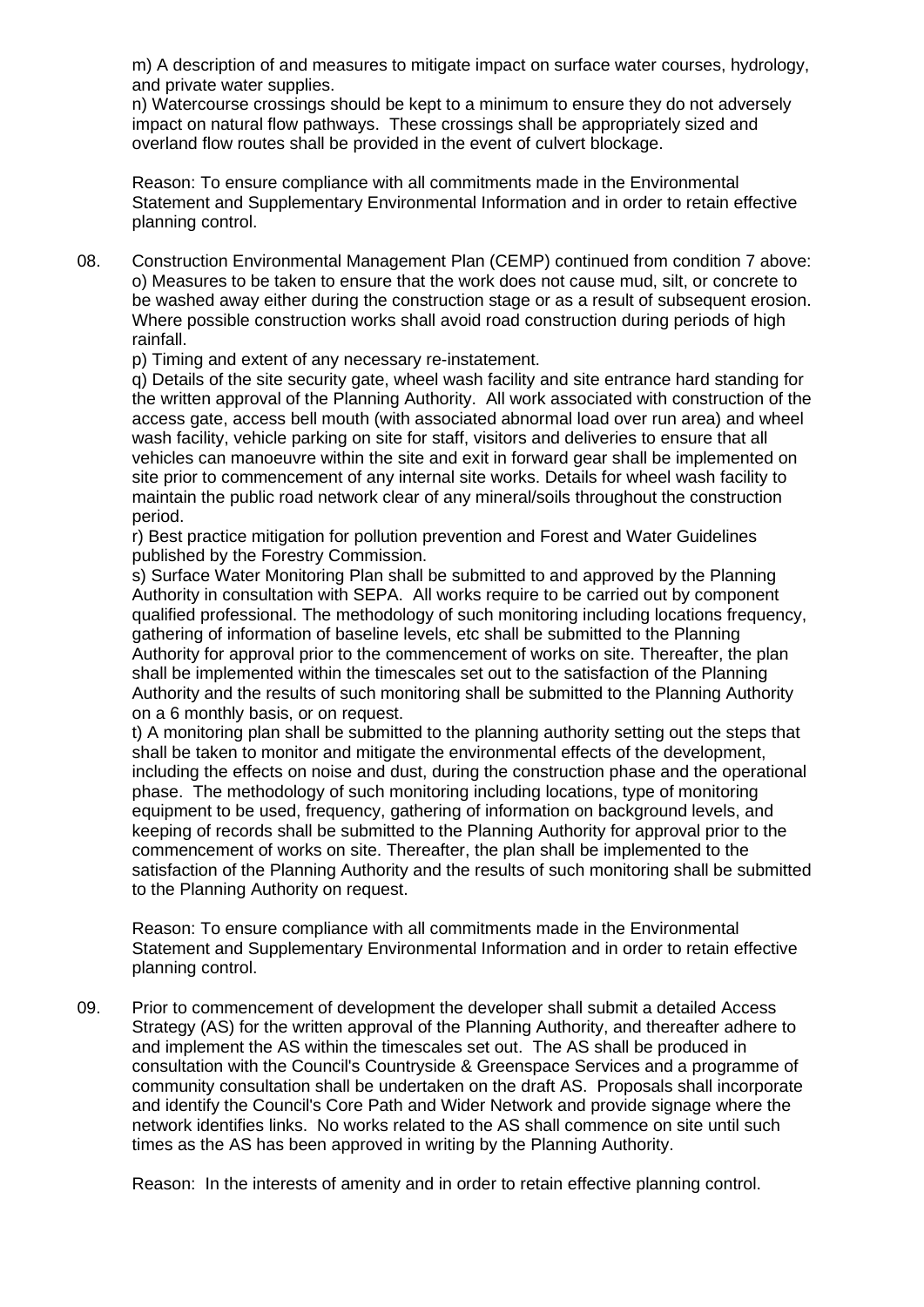10. That during the construction of the development:-

a) All works shall be carried out in a manner consistent with The Water Environment (Controlled Activities) (Scotland) Regulations 2005

b) No work shall be undertaken within a 50 m buffer zone surrounding all watercourses and known functioning drains, with the exception of access route crossings, unless otherwise agreed in writing with the Planning Authority.

c) Track layout shall minimise disruption to water courses

d) Existing drainage routes shall be maintained through sensitive placement of soil heaps and where necessary temporary drains.

e) Silt traps shall be provided on all existing drainage routes affected by site works. f) Bridge crossings across watercourses should, where possible, be used instead of culvert designs where existing culverts do not already exist or require to be upgraded; and/or where CAR authorisation cannot be achieved for new culverts. Bridge crossings and culvert design shall be put forward and agreed in writing with the Planning Authority in consultation with SEPA.

g) Any disturbance of watercourses shall be minimised utilising cofferdam temporary works.

h) Cable trenches shall only be constructed in limited sections to reduce drainage of groundwater and prevent additional drainage routes being created.

i) Cable trenches shall be plugged to prevent the creation of new drainage paths.

j) The scheduling of works shall minimise disruption and working within wet weather

k) Temporary works interception drains shall be constructed to prevent potential contamination of runoff and groundwater

l) Stockpiling of materials on wet ground and near drainage channels shall not take place, unless agreed in writing with the Planning Authority

- m) Backfilled trenches shall be re-vegetated
- n) Temporary silt traps shall be constructed to treat runoff

o) Sulphate resistant concrete shall be used to prevent leaching of chemicals.

Reason: In order to retain effective planning control

- 11. The development site shall not be illuminated by lighting unless:
	- a) the Planning Authority has given prior written approval

b) lighting is required during working hours which has been approved by the Planning Authority; or

c) an emergency requires the provision of lighting.

Reason: In the interests of amenity.

12. Three months prior to the commencement of the development, an Ecological Clerk of Works (ECoW) shall be in place. The Planning Authority shall approve the ECoW for the period from prior to commencement of development to final commissioning of the development. The scope of work of the ECoW shall include:

- Monitoring compliance with the ecological mitigation works that have been approved in this consent, including the mitigation measures identified in the Environmental Statement dated October 2017;

- Advising the developer on adequate protection of nature conservation interests on the site;

- Directing the micrositing and placement of the turbines, bridges compounds and tracks and,

- Monitoring compliance with the Construction Environmental Management Plan and Construction Method Statement required by condition 7 and 8.

Reason: To ensure compliance with all commitments made in the Environmental Statement and Supplementary Environmental Information and in order to retain effective planning control.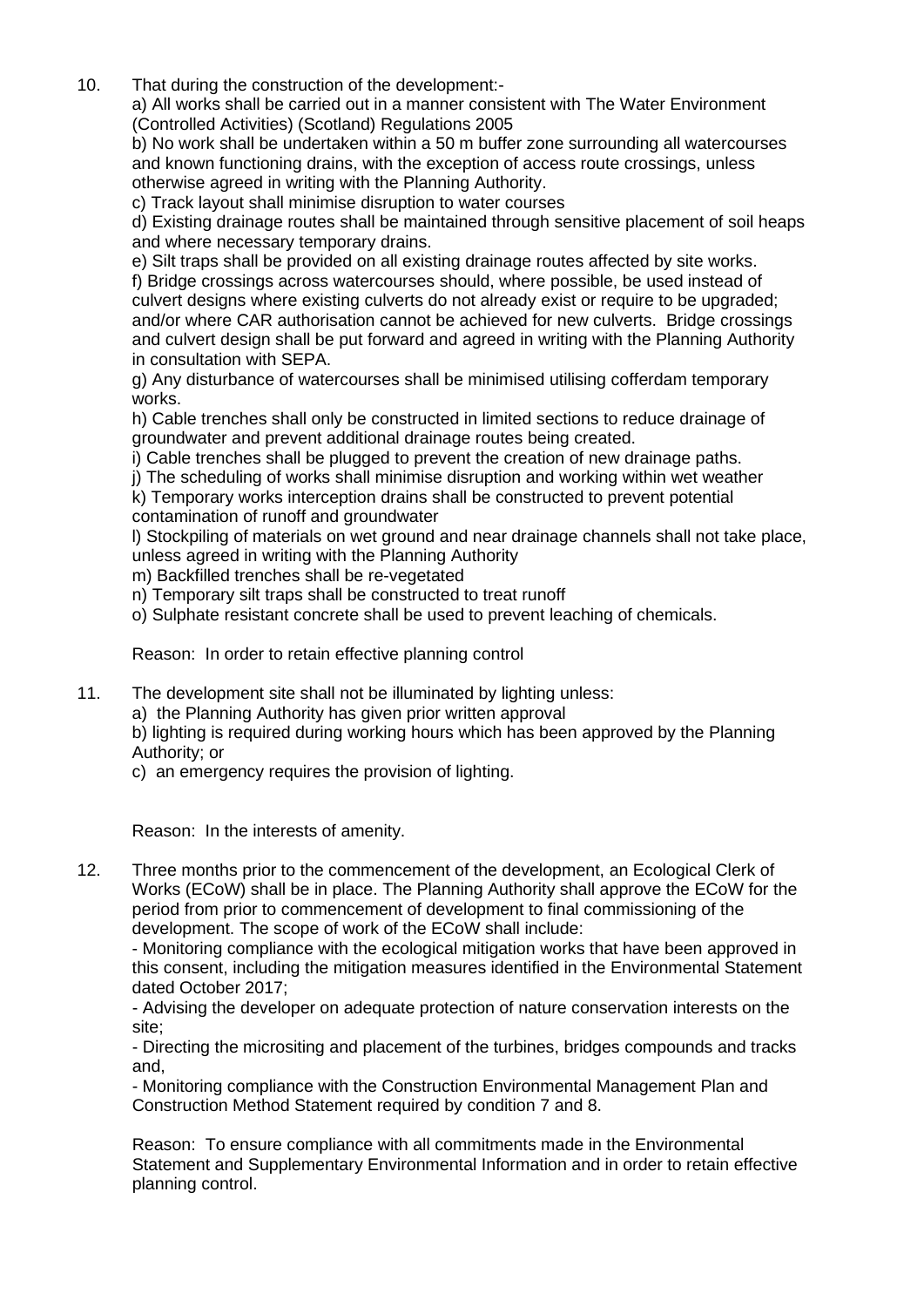13. No fixed or mobile plant used within the site during the construction period shall incorporate bleeping type warning devices that are audible at any noise sensitive receptor. Details of alternative warning devices shall be submitted to and approved in writing by the Council as Planning Authority prior to development starting on site. Efficient silencers shall be fitted to, used and maintained in accordance with manufacturers' instructions on all vehicles, plant and machinery used on the development site.

Reason: To protect local residents from noise nuisance.

14. No development shall take place within the development site as outlined in red on the approved plan until the developer has secured the implementation of a programme of archaeological works in accordance with a written scheme of investigation which has been submitted by the applicant, agreed by the West of Scotland Archaeology Service, and approved by the Planning Authority. Thereafter the developer shall ensure that the programme of archaeological works is fully implemented and that all recording and recovery of archaeological resources within the development site is undertaken to the satisfaction of the Planning Authority in agreement with the West of Scotland Archaeology Service.

Reason: To minimise adverse impacts on archaeology on site.

15. The developer shall be responsible for any alterations required to statutory undertaker's apparatus.

Reason: In the interest of public safety

16. Prior to development commencing on site, details of materials, external finishes and colours for all ancillary elements (including access tracks, transformers, switchgear/metering building, compound, and fencing) shall be submitted to and approved in writing by the Planning Authority. If required by the Planning Authority, samples of materials shall be provided and only materials approved by the Planning Authority shall be used.

Reason: In order to retain effective planning control.

17. That consent is granted for the wind farm and its associated infrastructure for a period from the date of this consent until 25 years from the date of final commissioning of the development. No later than 5 years prior to the end of said 25 year period, the decommissioning scheme referred to in condition 30 of this consent shall be submitted to and approved in writing by the Planning Authority. Written confirmation of the date of commencement of development shall be supplied in writing to the Planning Authority and the date of commencement of the development shall be no later than 5 years from the date of this consent.

Reason: To comply with section 58 of the Town and Country Planning (Scotland) Act 1997, as amended.

18. Prior to the commencement of the development intrusive site investigations work shall be undertaken and a report prepared of the findings shall be submitted to the Planning Authority. Details of ground conditions and the final turbine foundation design shall be submitted at least 1 month prior to commencement of development unless agreed in writing with the Planning Authority, for the written approval of the Planning Authority, and thereafter adhere to and implement as approved in the report. The site investigation should have particular regard to the potential for unrecorded mine workings within the application site.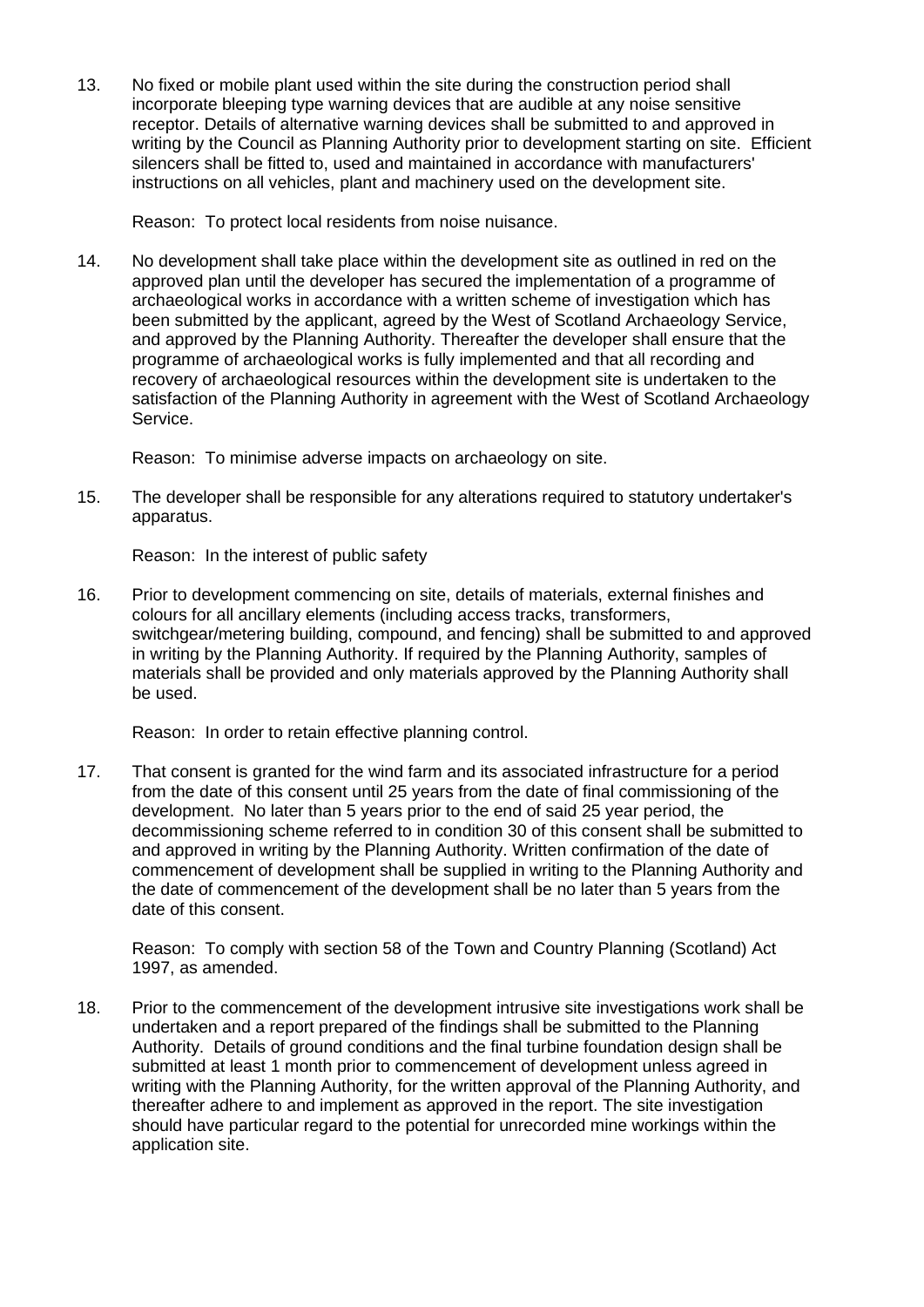If peat is identified during the site investigations, a Peat Management Plan (PMP) shall be submitted to and approved by the Planning Authority in consultation with SEPA and SNH and thereafter all work will be carried out in accordance with the plan within the required timescales.

If any historic mine workings are identified during the site investigation, suitable mitigation plan shall be submitted to and approved in writing by the Planning Authority in consultation with the Coal Authority prior to the commencement of construction works on site. Thereafter, the approved mitigation scheme shall be implemented in full to the satisfaction of the Planning Authority in consultation with the Coal Authority in accordance with the plan within the required timescales.

Reason: To ensure the mineral and ground stability of the site.

19. All imported material that is required to be brought onto site shall be accompanied by certification from a suitably U.K.A.S accredited laboratory to confirm that it is free from contamination. If any off-site borrow pit(s) are proposed, information relating to the quantities, proposed vehicle trips and delivery routes between the proposed borrow pit site(s) and the wind farm site shall be submitted to the Planning Authority. Should these routes not be covered by the approved route for this application the developer will be required to provide an amended legal agreement to reflect any changes. Thereafter the changes require to be adhered to and implemented.

Reason: To minimise environmental impact and in order to retain effective planning control.

20. There shall be no commencement of development until a scheme for the avoidance or mitigation of any shadow flicker experienced by residential and commercial properties situated within 10 rotor diameters of any turbine forming part of the development and which lawfully exist or for which planning permission has been granted at the date of this consent has been submitted to and approved in writing by the Planning Authority. The approved mitigation scheme shall thereafter be implemented in full.

Reason : To offset impacts of shadow flicker on residential and commercial property amenity.

21. At least 3 months prior to the delivery of abnormal loads the developer will undertake an Abnormal Load Route Assessment (ALRA) which shall include a swept path assessment of the route and proposals for a trial run of abnormal load deliveries, and submit details of their report together with any recommendations for the written approval of the Council as Roads Authority and in consultation with Transport Scotland. The ALRA shall include details of a public relation strategy to inform the relevant communities of the programme of abnormal deliveries and confirmation from Transport Scotland that it is acceptable if their land is encroached by abnormal loads along the approved route. The recommendations shall thereafter be implemented in accordance with a programme to be approved by the Planning Authority and shall be implemented prior to the delivery of the abnormal loads. Should the Abnormal Load route include any bridge crossings, prior to the commencement of the development clarification on the Bridge Assessments require to be submitted to and approved by the Council as Roads Authority.

Reason: In the interest of road safety and in order to retain effective planning control.

22. Each turbine shall be erected in the position indicated in Table 3.2 Wind Turbine Coordinates in the Environmental Statement October 2017. A variation of the indicated position of any turbine or other development infrastructure detailed on the approved drawing shall be notified on the following basis: (a) if the variation is less than 25 metres it shall only be permitted following the approval of the Ecological Clerk of Works (ECoW) in consultation with SEPA and West of Scotland Archaeology Service (b) if the variation is of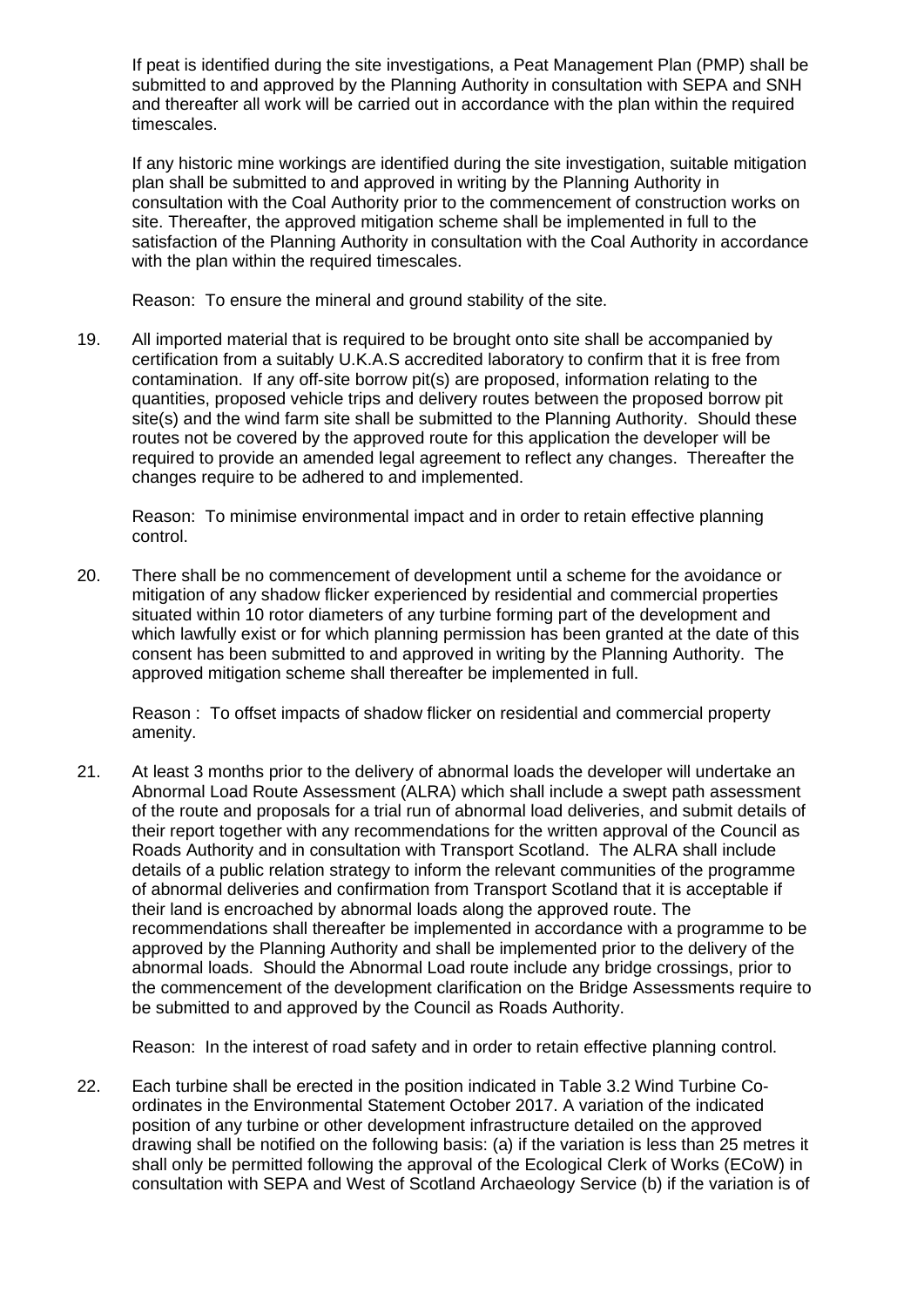between 25 metres and 50 metres it shall only be permitted following written approval of the Planning Authority in consultation with SEPA and West of Scotland Archaeology Service. The said provisions relating to variation shall not have the effect such that any variation will:

- bring a turbine any closer to an uninvolved property than is already approved
- bring a turbine outwith the planning application boundary.

- breach the 50m water buffer zones, without the prior written agreement of the Planning Authority in consultation with SEPA.

Reason: In order to retain effective planning control.

23. Within 3 months of commissioning the approved wind farm the applicant shall submit to the Planning Authority an "as built plan" at an appropriate scale indicating the location of any track, turbine, crane pad and restored borrow pit within the development.

Reason: In order to retain effective planning control.

24. Culverts/ crossings shall be designed appropriately for a 1:200yr event. Prior to commencement on site detailed drawings of the culverts/crossings and an inspection and maintenance plan shall be prepared which shall set out regular inspection, maintenance and monitoring arrangement of the culverts/crossings. Thereafter the drawings and plan shall be implemented.

Reason: To minimise environmental impact on watercourses and in order to retain effective planning control.

25. No part of any turbine shall be erected above ground until a Primary Radar Mitigation Scheme agreed with the Operator has been submitted to and approved in writing by South Lanarkshire Council in order to avoid the impact of the development on the Primary Radar of the Operator located at Cumbernauld and associated air traffic management operations.

Reason: In the interest of public safety

26. No part of any turbine shall be erected above ground until the approved Primary Radar Mitigation Scheme has been implemented and the development shall thereafter be operated fully in accordance with such approved Scheme.

For the purpose of conditions 25 and 26 above;

"Operator" means NATS (En Route) plc, incorporated under the Companies Act (4129273) whose registered office is 4000 Parkway, Whiteley, Fareham, Hants PO15 7FL or such other organisation licensed from time to time under sections 5 and 6 of the Transport Act 2000 to provide air traffic services to the relevant managed area (within the meaning of section 40 of that Act).

"Primary Radar Mitigation Scheme" or "Scheme" means a detailed scheme agreed with the Operator which sets out the measures to be taken to avoid at all times the impact of the development on the Cumbernauld primary radar and air traffic management operations of the Operator.

Reason: In the interest of public safety

27. Prior to delivery of turbines details of the confirmed turbine layout, colour, height and manufacturer, including illustrations as well as details of size, shall be submitted to, and approved in writing by, the Planning Authority. The turbines:

i) Shall have blades that rotate in the same direction.

ii) Shall have no large 'logos' or other symbols or writing unless for reasons of health and safety or as agreed in writing by the Planning Authority.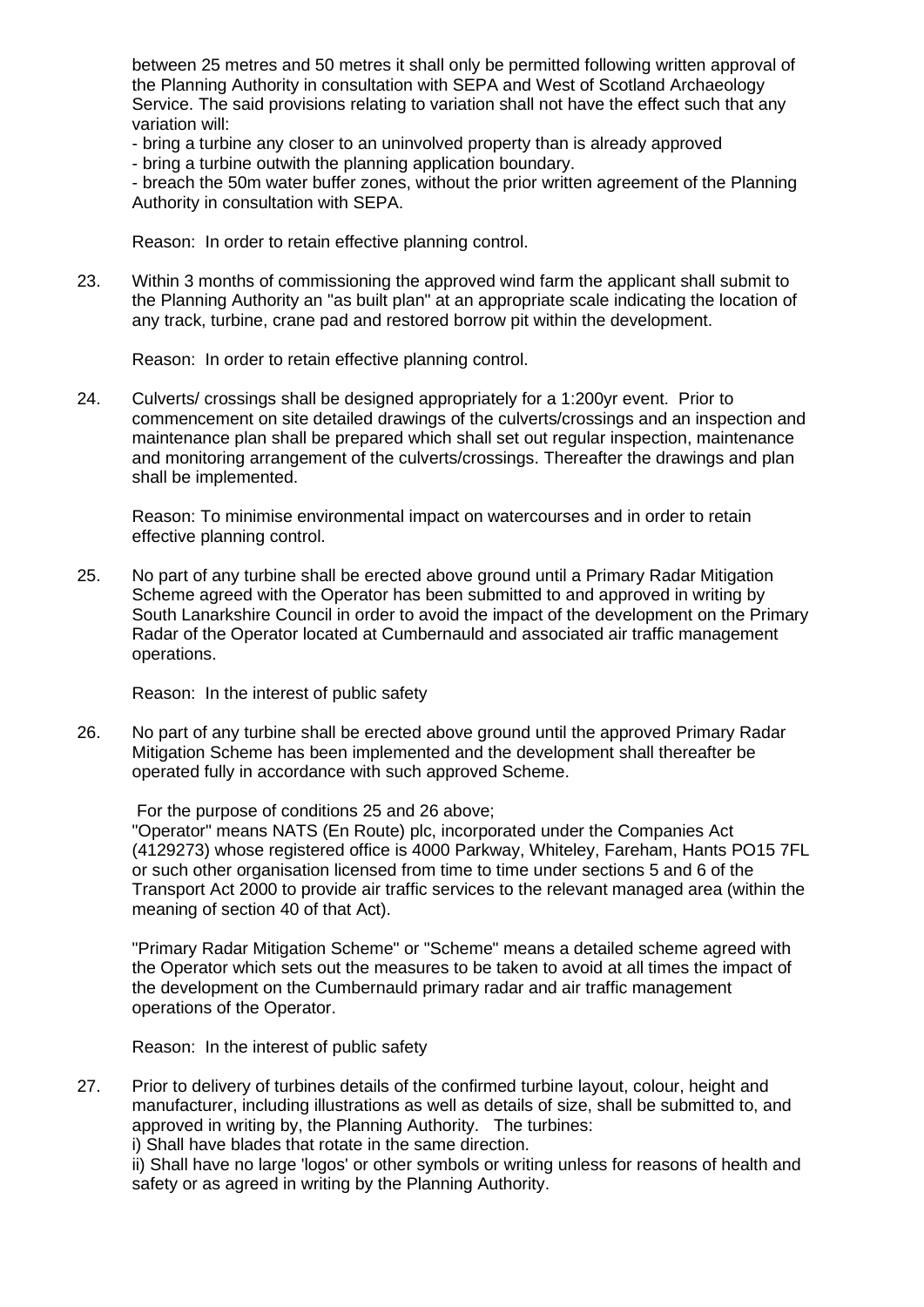Only the approved type shall be installed.

Reason: In order to retain effective planning control

28. Only mechanical means of snow clearance shall be used to clear access tracks, unless otherwise agreed in writing by the Planning Authority.

Reason: To minimise the environmental impact of snow clearing operations by avoiding the use of chemicals or salt without explicit approval

29. A minimum of 6 months prior to the commencement of decommissioning an Ecological Clerk of Works (ECoW) shall be appointed by the Company and approved by the Planning Authority after consultation with SNH until the completion of aftercare or such earlier date as may be agreed in writing by the Planning Authority. The scope of work of the ECoW shall include those elements identified in condition 12 with the exception of the third and fourth bullet points of that condition and monitoring compliance with the Decommissioning Plan and Method Statement required by condition 30.

Reason: To safeguard environmental impacts, ecology, species and habitats, to ensure development conforms to Environmental Statement and Supplementary Environmental Information and maintain effective planning control.

30. No later than 5 years prior to the end of the period of this planning permission for the wind farm and its associated infrastructure, or by such date later as may be agreed by the Planning Authority, the applicant shall submit a Restoration and Aftercare Plan including a decommissioning and method statement for the decommissioning of the wind farm and the restoration of the application site for the approval of the Planning Authority in consultation with SEPA and SNH. Additional consultation will be carried out to ensure that it takes into account changes in the environmental conditions, laws and techniques over the anticipated 25 year operational period. Decommissioning in accordance with the approved method statement shall be completed within 24 months of the end of the period of this planning permission or any alternative timescale agreed with the Planning Authority in writing and shall include the dismantling and removal from the site of all turbines, buildings and ancillary development. The approved Decommissioning Plan and Method Statement shall be implemented and the works monitored by an ECoW.

Reason: To ensure compliance with all commitments made in the Environmental Statement and Supplementary Environmental Information and in order to retain effective planning control

31. Within 24 months of the end of the period of this consent (unless a further consent is granted) all wind turbines, ancillary equipment and buildings shall be dismantled and removed from the site and the land shall be restored and subject to aftercare, in accordance with the Restoration Plan and Aftercare Plan referred to in Condition 30. Notwithstanding the terms of condition 30 above, no later than one year prior to the commencement of the approved Decommissioning Plan and Method Statement, the Planning Authority, in consultation with SNH, shall review the retention of pads, foundations, cable/ducts and access tracks within the context of the restoration strategy to identify any elements to be retained on site or requiring alternative reinstatement. Thereafter any amendments to the restoration strategy are agreed by the Planning Authority.

Reason: In order to retain effective planning control

32. No later than 3 months prior to starting on site the Outline Habitat Management Plan (HMP) dated August 2017 for the entire application site and the Draft Species Protection Plan (SPP) dated August 2017 shall be finalised in consultation with the Council's Local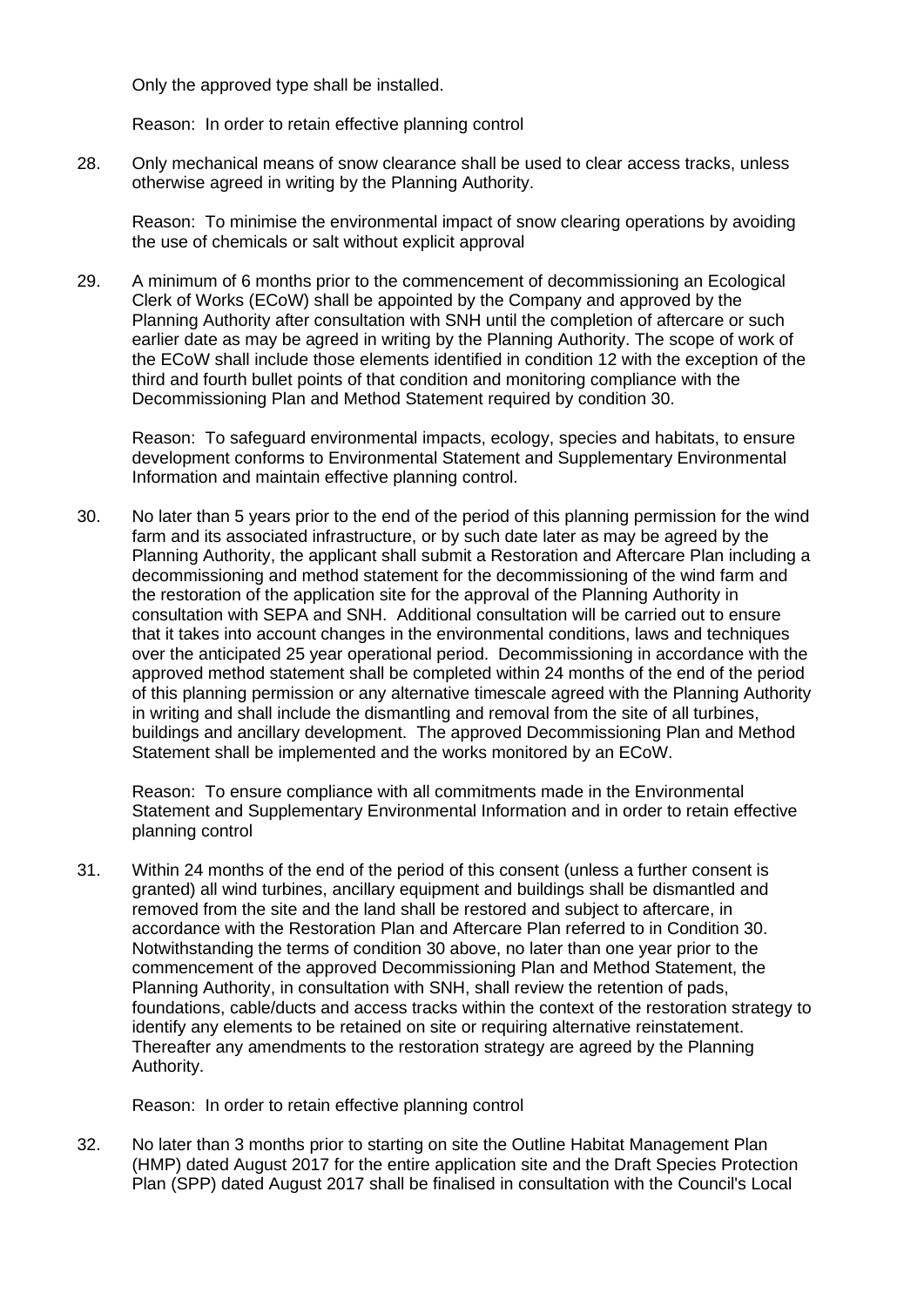Biodiversity Officer, RSPB and SNH, and submitted to the Planning Authority for approval. The HMP shall include:

i. monitoring at the site to collate any bird collisions

ii. confirm the significance of the losses

iii. identify any potential mitigation to minimise the potential for bird strike

iv. monitor flight paths of SPA species and other species and recommend

any mitigation measures required for approval of the Habitat Management Group.

v. Agreed management units

vi. Delineate management measures on a spatial plan

vii. Timing and programme of delivery and monitoring

The SPP shall include:

- i. Otter Management Plan<br>ii. Badger Management Pla
- Badger Management Plan
- iii. Pre-construction surveys

Thereafter all works shall be implemented strictly in accordance with the terms of the approved HMP and SPP and within the timescales set out in the approved HMP and SPP.

Reason: To safeguard environmental impacts, ecology, species and habitats, to ensure development conforms to Environmental Statement and Supplementary Environmental Information and maintain effective planning control.

33. A Habitat Management Group (HMG) shall be established to oversee the preparation and delivery of the HMP and to review and assess the results from ongoing monitoring. The HMG shall include a representative of South Lanarkshire Council, RSPB and shall have powers to make reasonable changes to the HMP necessary to deliver its agreed aims, and notwithstanding the above,

a) Site clearance activities and where possible, construction, will take place outwith the bird breeding season (March to July inclusive). If site clearance activities commence during this period ECoW supervision is required.

b) The HMP will operate for the full lifespan of the wind farm, including decommissioning c) The mitigation identified in the HMP will be fully implemented

d) Surveillance and monitoring results of species and habitat will be carried out in accordance with the approved plan and be submitted to the HMG in accordance with the timescales set out.

Reason: To safeguard environmental impacts, ecology, species and habitats, to ensure development conforms to Environmental Statement and Supplementary Environmental Information and maintain effective planning control.

34. Prior to the erection of any turbines, the requirement to meet Ministry of Defence (MOD) aviation lighting shall be submitted to, and approved in writing by the Planning Authority, in consultation with MOD. Thereafter implemented and maintained over the life of the wind farm. The cardinal turbines are to be fitted combi 25 candela red and IR lighting and the perimeter turbines are to be fitted with 25 candela omni-directional red lighting or infrared lighting with an optimised flash pattern of 60 flashes per minute of 200ms to 500ms duration at the highest practicable point or as agreed in writing with MOD. The developer shall provide the MOD with the 'as built' turbine locations within 1 month of installation of turbine erected.

Reason: In the interest of public safety

35. Prior to the erection of turbines or cranes on site the company shall provide to the Planning Authority, Ministry of Defence, Defence Geographic Centre, Civil Aviation Authority, and NATS with the following information, and has provided evidence to the Planning Authority of having done so;

- date of the expected commencement of turbine or crane erection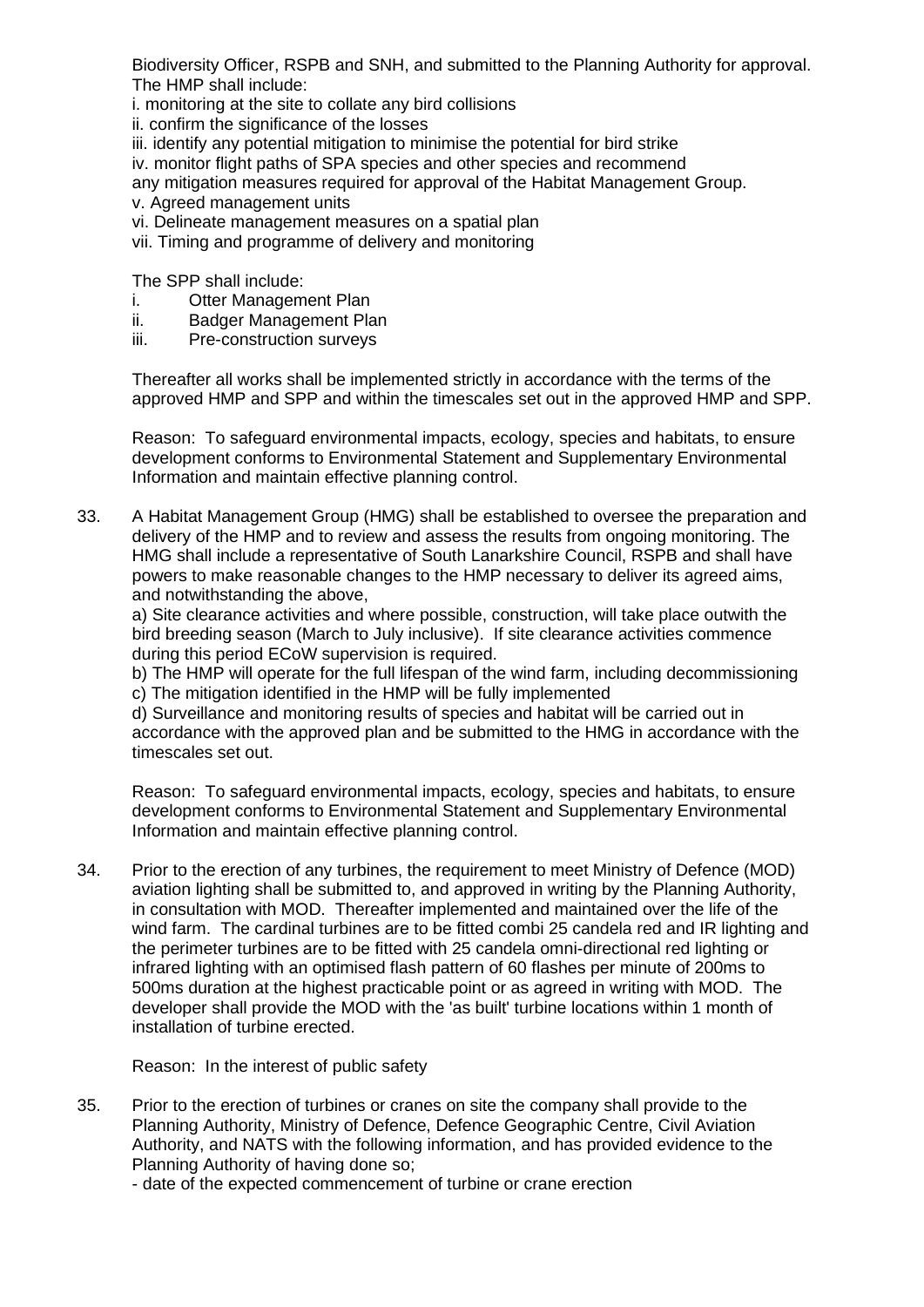- height above ground level of the tallest structure forming part of the Development;
- the maximum extension height of any construction equipment; and
- grid co-ordinates of the turbines and masts positions in latitude and longitude.

Reason: In the interest of public safety

36. Except to any extent specifically permitted in writing by the Planning Authority, there shall be no commencement of development or operations at the site until the Guarantee (aftermentioned) has been delivered to the Planning Authority and the Planning Authority has confirmed receipt of it.

Reason: In the interests of amenity and in order to retain effective planning control.

- 37. That prior to the commencement of the development hereby approved, a guarantee to cover all site restoration and aftercare liabilities imposed on the expiry of this consent will be submitted for the written approval of the Council as Planning Authority. Such guarantee must, unless otherwise approved in writing by the Council as Planning Authority;
	- i) be granted in favour of the Council as Planning Authority

ii) be granted by a bank or other institution which is of sound financial standing and capable of fulfilling the obligations under the guarantee;

iii) be for a specified amount which covers the value of all site restoration and aftercare liabilities as agreed between the developer and the planning authority at the commencement of development

iv) either contain indexation provisions so that the specified amount of the guarantee shall be increased on each anniversary of the date of this consent by the same percentage increase in the General Index of Retail Prices (All Items) exclusive of mortgage interest published by on or behalf of HM Government between the date hereof and such relevant anniversary or be reviewable to ensure that the specified amount of the guarantee always covers the value of the site restoration and aftercare liabilities

v) come into effect on or before the date of commencement of development, and expire no earlier than 12 months after the end of the aftercare period.

No works shall begin at the site until (1) written approval of the Council as Planning Authority has been given to the terms of such guarantee and (2) thereafter the validly executed guarantee has been delivered to the Council as Planning Authority.

In the event that the guarantee becomes invalid for any reason, no operations will be carried out on site until a replacement guarantee completed in accordance with the terms of this condition is lodged with the Council as Planning Authority.

Reason: To ensure that provision is made for the restoration and aftercare of the site.

## 38. Operational Noise from Wind Farm ETSU-R-97

The cumulative day time noise (7am to 11pm) from the wind turbines must not exceed a noise level of 40dB LA90 (10 min) or background LA90 (10 min) +5dB, whichever is the greater, at the boundary of the curtilage of any noise sensitive premises at all times at wind speeds of up to 12 metres per second at 10m height as measured within the site. The cumulative night time noise (11pm to 7am) from the wind turbines must not exceed a noise level of 43dB LA90 (10 min) or background LA90 (10 min) +5dB, whichever is the greater, at the boundary of the curtilage of any noise sensitive premises at all times at wind speeds of up to 12 metres per second at 10m height as measured within the site. The cumulative noise (at any time) from the wind turbines must not exceed a noise level of 45dB LA90 (10 min) or background LA90 (10 min) +5dB, whichever is the greater, at the boundary of the curtilage of any financially involved noise sensitive premises at all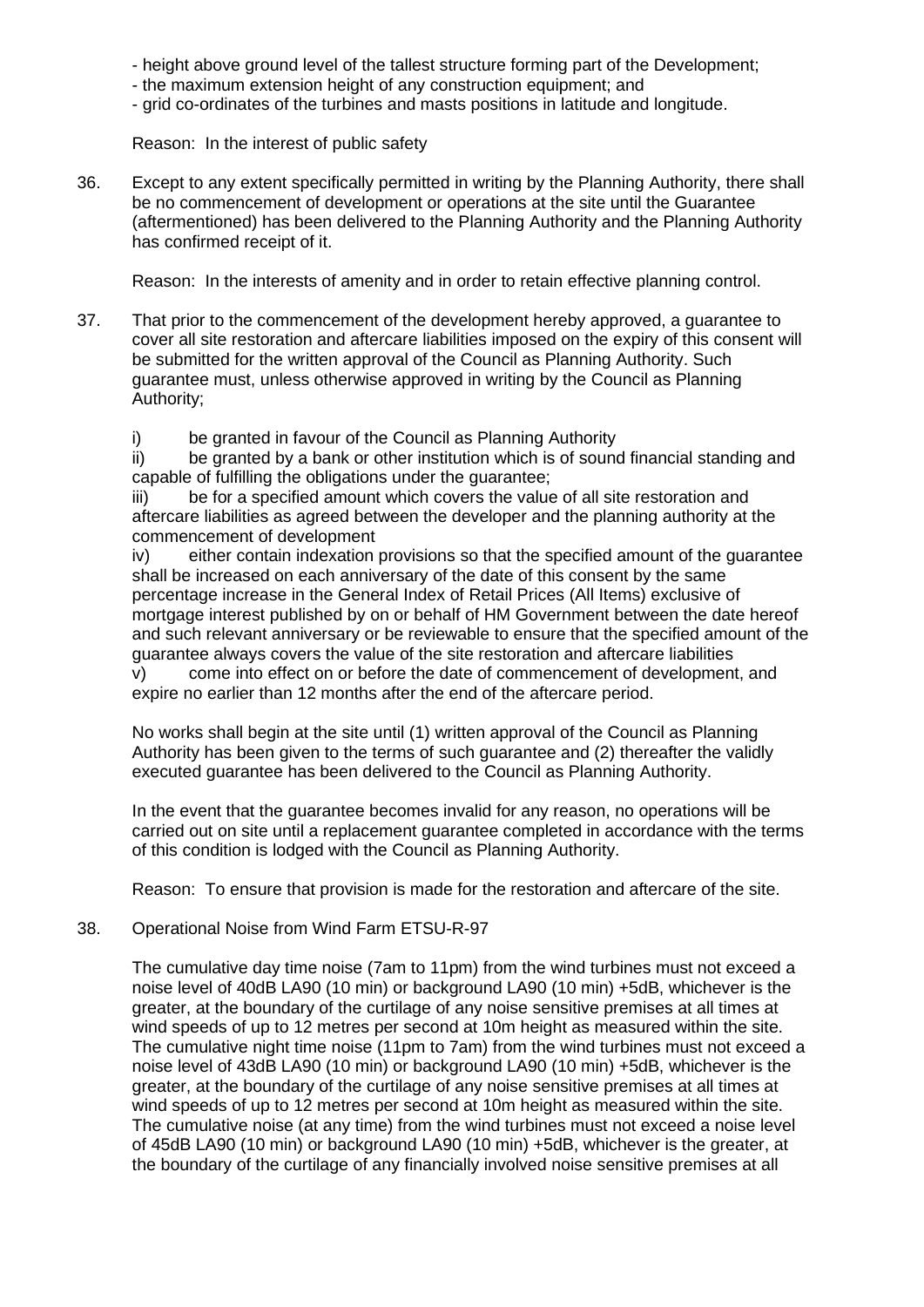times at wind speeds of up to 12 metres per second at 10m height as measured within the site.

Reason: In order to retain effective planning control and to safeguard the noise amenity of local residents.

39. Validation Testing

Prior to electricity being exported the wind farm operator shall submit to the Planning Authority for written approval a list of proposed independent consultants who shall undertake compliance and validation measurements to demonstrate compliance with condition 38 above. Amendments to the list of approved consultants shall be made only with written approval of the Planning Authority. The measurements shall be carried out in accordance with ETSU-R-97 (with respect to current best practice) and submitted to the Planning Authority for their approval. Any variation determined from the compliance and validation measurements shall be mitigated for in order to comply with condition 38 above subject to agreement with the Planning Authority.

Reason: In order to retain effective planning control and to safeguard the noise amenity of local residents.

#### 40. Tonal Contribution

Where the tonal noise emitted by the development exceeds the threshold of audibility by between 2dB and 6.5dB or greater, then the acceptable noise specified in condition 38 shall be reduced by the penalty level identified within section 28 of 'The Assessment and Rating of Noise from Wind Farms- ETSU-R-97 (See Figure below). The definition of audibility for the purposes of this condition shall be as described in ETSU-R-97. The penalty shall only apply at properties where the tonal noise is measured and shall only relate to the wind speeds at which the tonal noise occurs at.



Reason: In order to retain effective planning control and to safeguard the noise amenity of local residents.

#### 41. Investigation of Complaints

At the reasonable request of the Planning Authority and following a complaint to it relating to noise emissions arising from the operation of the wind farm, the wind farm operator shall appoint an independent noise consultant, whose appointment shall require to be approved by the Planning Authority, to measure the level of noise emission from the wind farm at the property to which the complaint related. The measurement and calculation of noise levels shall be undertaken in accordance with ETSU-R-97 having regard to paragraphs 1 to 3 and 5 to 11 inclusive of the schedule on Pages 95 to 97 inclusive, and Supplementary Guidance Notes to the Planning Obligation pages 99 to 109 of ETSU-R-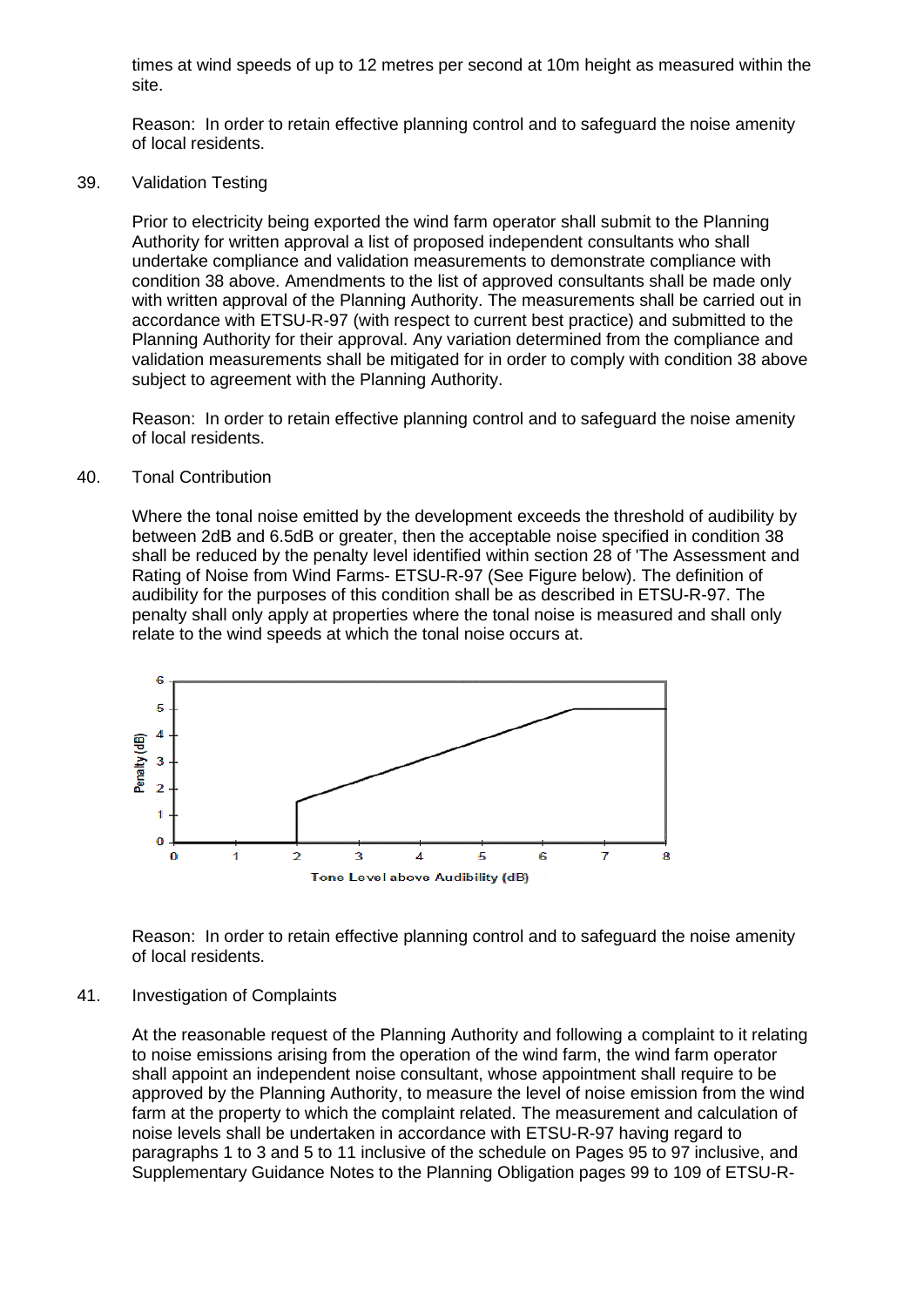97. The Planning Authority shall inform the wind farm operator whether the noise giving rise to the complaint contains or is likely to contain a tonal component or an amplitude modulation.

Where an assessment of any noise impact is, in the opinion of the Planning Authority acting reasonably, found to be in breach of the noise limits the developer shall carry out mitigation measures to remediate the breach so caused. Details of any such mitigation measures required are to be submitted to the Planning Authority for prior approval. In the event of amplitude modulation being established, the developer shall implement suitable mitigation consistent with best available technology to the satisfaction of the Planning Authority.

Reason: In order to retain effective planning control

42. In the event of any turbine, or group of turbines, failing or being no longer required for electricity generation, or any other reason, for a continuous period of 12 months, unless otherwise agreed with the Planning Authority, the turbine(s) shall be replaced (in the case of failures), or dismantled and removed. In the case of removal, that part of the site accommodating the turbine, the turbine pad and access roads shall be reinstated within three months of the end of the twelve month period of non-generation in accordance with a scheme agreed with the Council as Planning Authority, all to the satisfaction of the Council.

Reason: To ensure that any redundant wind turbine is removed from site, interests of safety, amenity and environmental protection.

43. That no part of any turbine blade shall be closer than a minimum of 50m from the nearest woodland (forest edges) unless otherwise agreed in writing with the Planning Authority and that a European Protected Species licence has been obtained from SNH if required.

Reason: To safeguard protected species and in order to retain effective planning control.

44. Where a complaint of deterioration in television signal is received by the Local Authority or applicant the wind farm operator shall undertake appropriate investigations as agreed in writing with the Planning Authority to confirm the deterioration and occurrence within 1 month of the complaint or otherwise agreed in writing with the Planning Authority. If the applicant's wind turbines are deemed to be the cause of the deterioration of television signal the applicant will implement within 2 months of the complaint or otherwise agreed with the Planning Authority, an agreed technical mitigation measure with the Planning Authority to prevent any re-occurrence.

Reason: In order to retain effective planning control

## **Reason(s) for decision**

The proposals to vary conditions 1, 27, 37 and 45 and delete conditions 17 to 21 of planning permission Ref: CL/15/0273 are considered acceptable and the updated suite of approved documents appropriate. The increase in turbine height and blade length are considered to not have any significant, adverse impact in relation to the previous planning approval and accord with National Policy and the relevant provisions of the Development Plan subject to the imposition of the attached environmental conditions as allowed under Section 42 of the Town and Country Planning Act (Scotland) 1997 as amended.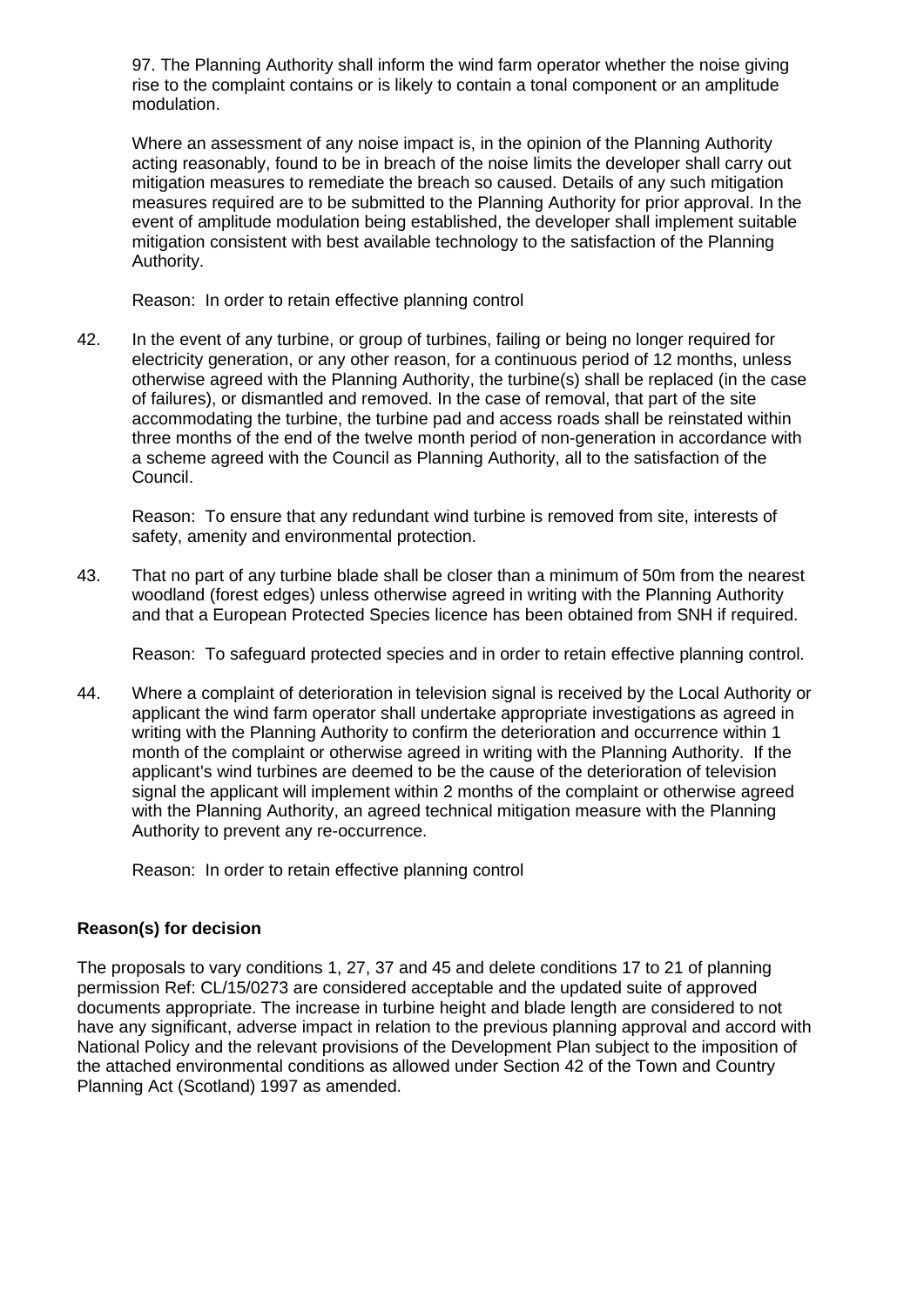## **Notes to applicant**

## **Application number: CL/17/0477**

#### Important

The following notes do not form a statutory part of this decision notice. However, it is recommended that you study them closely as they contain information which guides you to other relevant matters that may assist in ensuring that the development is properly carried out.

01. This decision relates to drawing numbers:

| Reference     | <b>Version No:</b> | <b>Plan Status</b> |
|---------------|--------------------|--------------------|
| location plan |                    | Approved           |
| Figure 1.1    |                    | Approved           |
| Figure 1.2    |                    | Approved           |
| Figure 2.1    |                    | Approved           |
| Figure 2.2    |                    | Approved           |
| Figure 3.1    |                    | Approved           |
| Figure 3.10   |                    | Approved           |
| Figure 3.11   |                    | Approved           |
| Figure 3.12   |                    | Approved           |
| Figure 3.2    |                    | Approved           |
| Figure 3.3    |                    | Approved           |
| Figure 3.4    |                    | Approved           |
| Figure 3.5    |                    | Approved           |
| Figure 3.6    |                    | Approved           |
| Figure 3.7    |                    | Approved           |
| Figure 3.8    |                    | Approved           |
| Figure 3.9    |                    | Approved           |

- 02. Failure to comply with the conditions imposed on this consent can result in the planning authority serving a breach of condition notice and/or enforcement notice. If any of the requirements set out in these notices are not then complied with, a fixed penalty notice may be served seeking the payment of the sum specified in the penalty notice to the Planning Authority. The sum will be as set by The Town and Country Planning (Amount of Fixed Penalty) (Scotland) Regulations 2000.
- 03. The person carrying out the development must give advance notice in writing to the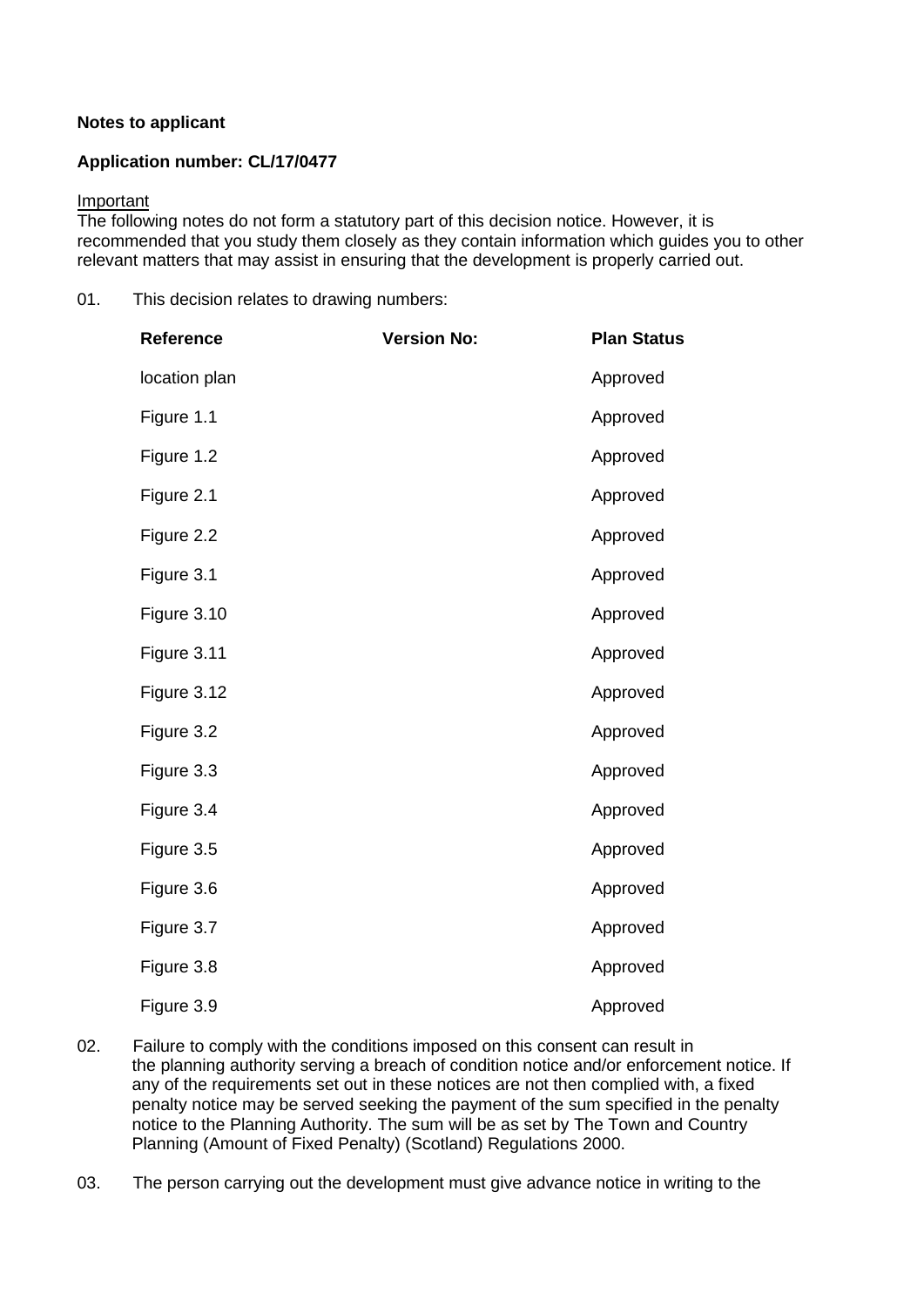planning authority of the date when it intended to start. Failure to do so is a breach of planning control. It could result in the planning authority taking enforcement action [See sections 27A and 123(1) of the Town and Country Planning (Scotland) Act 1997 (as amended)].

- 04. As soon as possible after it is finished, the person who completed the development must write to the planning authority to confirm the position [See section 27B of the Town and Country Planning (Scotland) Act 1997 (as amended)].
- 05. The terms of the section 75 agreement associated with this application can be inspected at the Planning and Economic Development Office, 154 Montrose Crescent, Hamilton, ML3 6LB. Email planning@southlanarkshire.gov.uk Phone 0303 123 1015 or online at www.southlanarkshire.gov.uk
- 06. This planning permission will last only for three years from the date of this decision notice, unless the development has been started within that period (See section 58(1) of the Town and Country Planning (Scotland) Act 1997 (as amended).)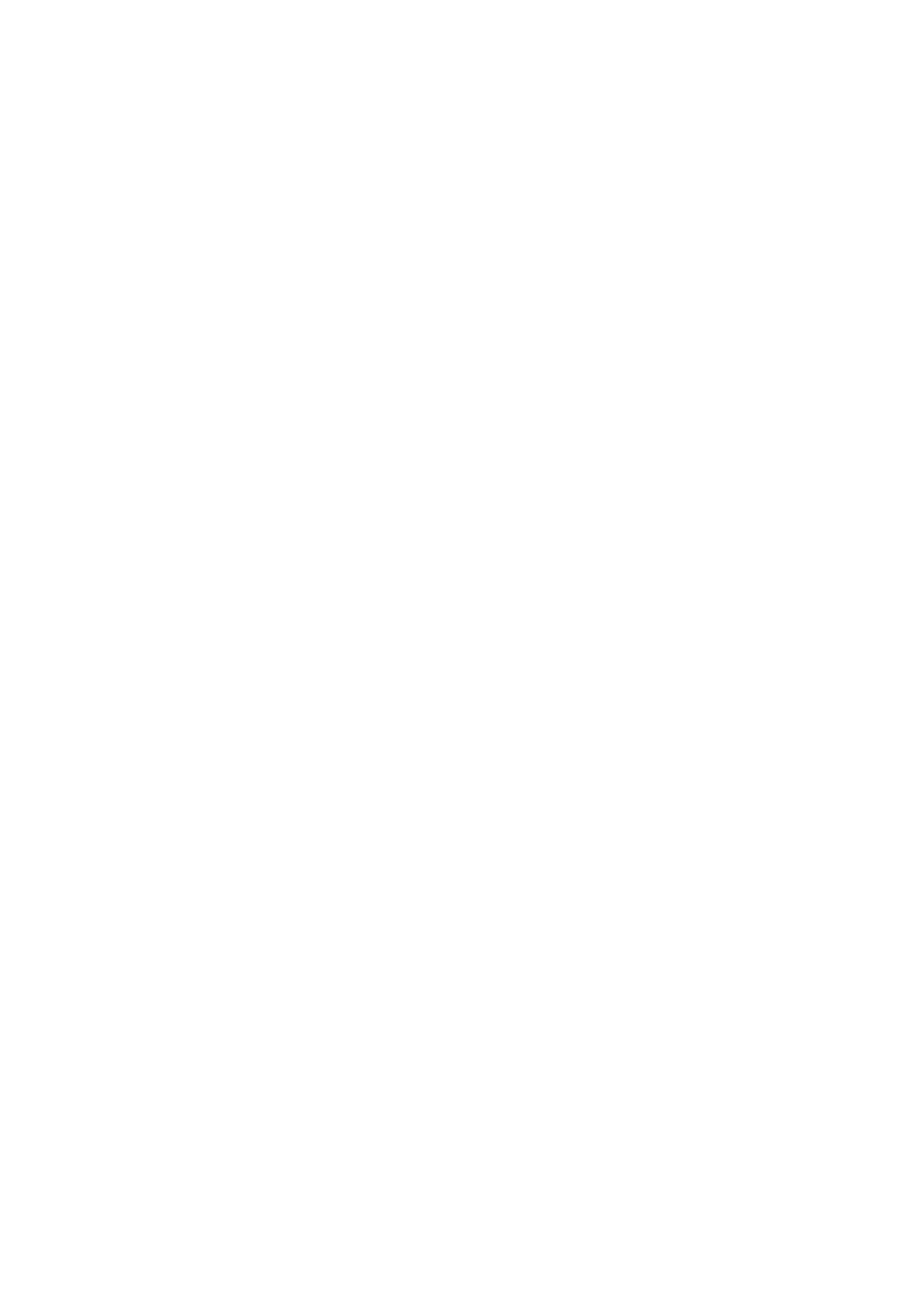

## The Town and Country Planning (Scotland) Act 1997 Town and Country Planning (Development Management Procedure) (Scotland) Regulations 2013

## **Notification of initiation of development (regulation 40)**

This notice must be submitted to the Council before you intend to start work which has planning permission. Failure to do so is a breach of planning control under S123(1) of the Town and Country Planning (Scotland) Act 1997 as amended by the Planning etc (Scotland) Act 2006.

Please check your planning permission carefully for any conditions imposed which require the submission and approval of details before works start on site. You must ensure that these are dealt with before work on the development begins. If the development starts without complying with these 'pre-commencement' conditions, it may be rendered unlawful.

Please complete the form and return it to Planning and Economic Development, South Lanarkshire Council, Montrose House, 154 Montrose Crescent, Hamilton ML3 6LB or email [planning@southlanarkshire.gov.uk](mailto:planning@southlanarkshire.gov.uk)

## **Planning application reference number Date of decision notice**

**CL/17/0477 02.05.2018**

**Name and address of person carrying out development**

**Is the above person the owner of all the land to which the development relates?**

Yes | No

**If not, please provide the name and address of the owner**

**Is any person being contacted to oversee carrying out of the development on site?**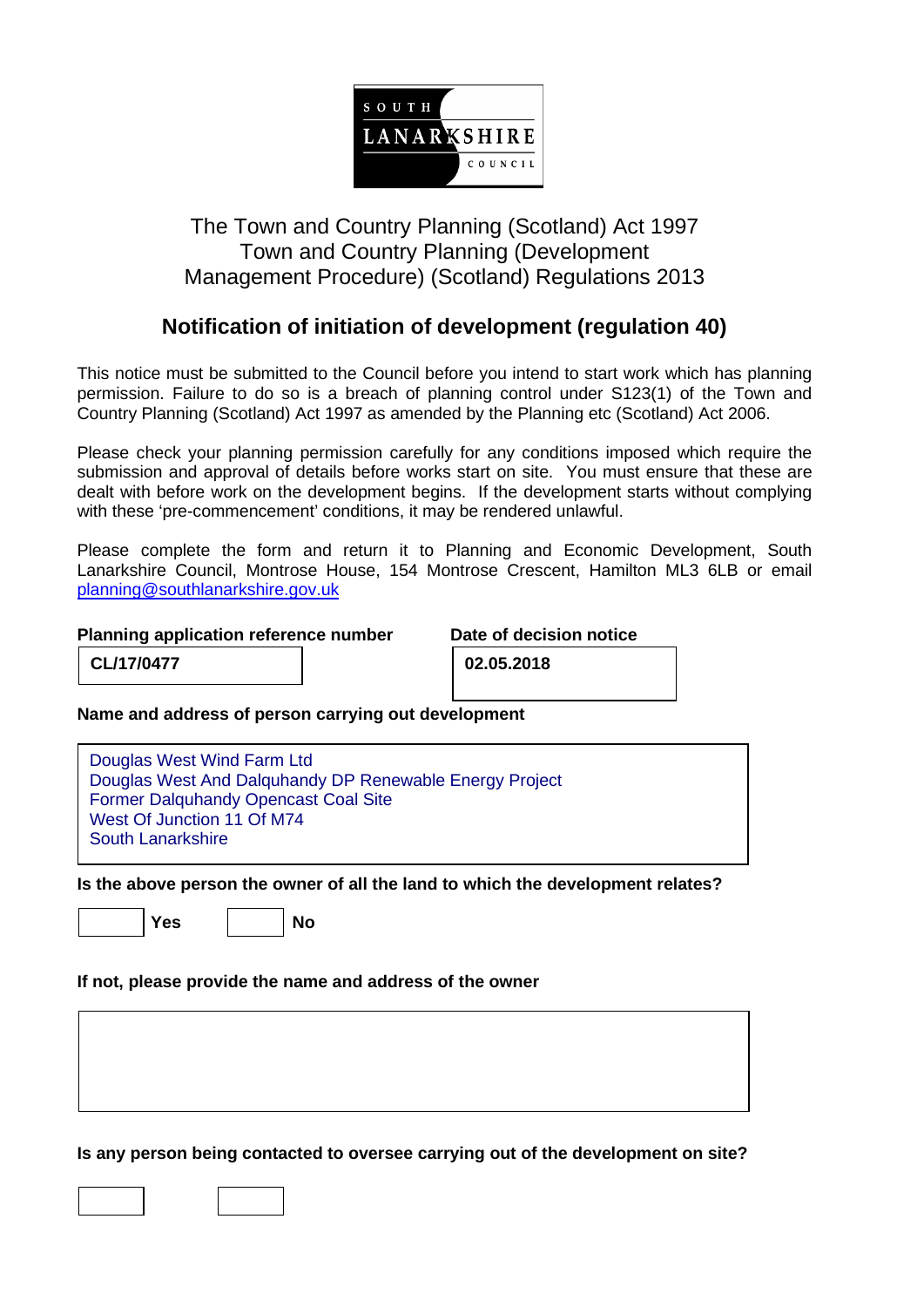## **If yes, please provide the name and contact details for that person**

## **Description of development**

**Erection of 13 wind turbines (maximum height to tip 149.9m), access tracks, substation and other associated infrastructure, and increase export capacity to 49MW (Section 42 application to vary conditions 1, 27, 37 and 45 of planning permission CL/15/0273 to revise wind farm layout, increase turbine height and export capacity, and deletion of conditions 17 - 21 of Wood Fuel Drying Facility)**

**Site location**

**Douglas West And Dalquhandy DP Renewable Energy Project Former Dalquhandy Opencast Coal Site West Of Junction 11 Of M74 South Lanarkshire**

#### **Intended date of initiation of development**

**Signed (agent/developer\*)**

**Date**

**Contact details:** Planning and Economic Development Montrose House 154 Montrose Crescent Hamilton ML3 6LB Email: james.wright@southlanarkshire.gov.uk Phone: 01698 455903 Web: [www.southlanarkshire.gov.uk](http://www.southlanarkshire.gov.uk/)